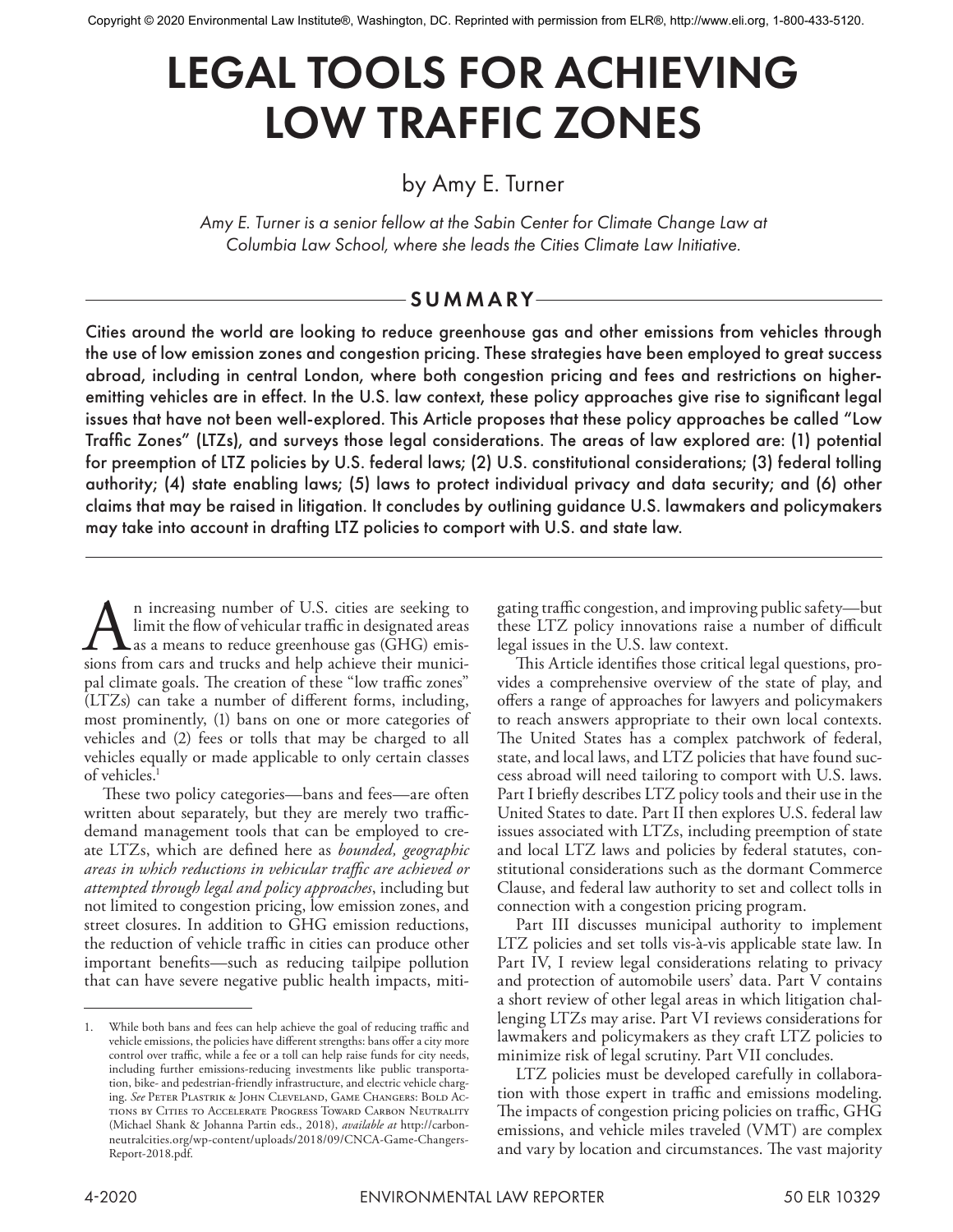of road closures and congestion pricing programs that have been implemented in the United States over the past two decades have not been aimed at reducing GHG emissions, but rather at traffic calming, reducing congestion and travel times, and developing public space amenities. Depending on unique local factors, these policies may reduce VMT (and the emissions associated with them), or may merely shift trips to different routes or times of day.2 Further, as Trip Pollard notes in *Legal Pathways to Deep Decarbonization in the United States*, if congestion pricing or other "revenues are used to build new or expanded roads, the net result could be to increase VMT."3

This Article highlights the legal considerations associated with LTZ policies, leaving the policy, science, economic, engineering, and urban planning questions to experts in each of those areas. It is generally accepted that if the goal of a congestion pricing strategy is to reduce VMT or GHG emissions, and that if a congestion pricing strategy is to be progressive and equitable rather than regressive, the fee or toll should be paired with improvements to public transit or to bike and pedestrian infrastructure.<sup>4</sup>

## **I. The Range of LTZ Policies**

The most well-known LTZs may be London's low emission zone (LEZ) and ultra low emission zone (ULEZ). London began congestion pricing in 2003 and has since expanded the reach of its LEZ and ULEZ in geographic scope and coverage—as of 2019, the LEZ and ULEZ each include an extra charge for vehicles that do not meet applicable emission standards.5 While the London model has not been replicated in the United States, several U.S. cities have implemented or are poised to enact some form of LTZ strategy, including both bans and fees. Because of the unique complexities of U.S. federal, state, and local law, it is infeasible to "copy and paste" London's LEZ and ULEZ program into U.S. cities. However, many elements of LTZ policy are in use in the United States, and the lessons from those uses can help inform LTZ policies that comport with and take advantage of U.S. law.

U.S. cities have for years closed commercial areas to traffic, often to improve bicyclist and pedestrian safety, to improve the flow of public transportation, or simply as a retail amenity, rather than as an overt means of reducing GHG pollution. Four blocks of Burlington, Vermont's Church Street, known as the Church Street Marketplace,

have been closed to vehicular traffic since 1981.<sup>6</sup> More recently, cities like Los Angeles<sup>7</sup> and New York<sup>8</sup> have paved over several street crossings to create "pedestrian plazas" that "calm traffic and increase safety for people who walk, bike, and take transit"<sup>9</sup> and "transform underused streets into vibrant, social public spaces."10 A one-block Jersey City, New Jersey, pedestrian plaza was laid down in green paint in 2015; it has since been expanded to two blocks and the city's mayor proposes to make the plaza permanent.<sup>11</sup> Boston<sup>12</sup> and Waltham,<sup>13</sup> Massachusetts, are exploring or piloting street closures. In October 2019, the 14th Street Busway opened in Manhattan with priority bus and bicycle lanes and a prohibition on nearly all uses of private (including for-hire) vehicles.14 Most recently, in January 2020, a two-mile stretch of Market Street in San Francisco was closed to most private vehicles.<sup>15</sup>

The use of a fee to limit congestion—commonly known as congestion pricing—has also been used widely along arterial toll roads and on bridges throughout the United States since at least the 1990s.<sup>16</sup> More recently, cities have begun exploring *cordon pricing*, a form of congestion pricing in which vehicles are charged a toll upon crossing the boundary into a designated geographical zone (often a central business district or CBD). In 2019, New York State authorized a cordon pricing regime that will require all vehicles entering the CBD of New York City (defined as Manhattan below 60th Street, other than two local highways) to pay a toll beginning in 2021 or sometime thereafter. While many have touted the New York City congestion pricing program as a first, New York City is not the first U.S. jurisdiction to implement congestion pricing; it is merely the first to enact a cordon pricing regime.

<sup>2.</sup> Trip Pollard, *Transforming Transportation Demand*, *in* LEGAL PATHWAYS TO Deep Decarbonization in the United States 339 (Michael B. Gerrard & John C. Dernbach eds., Envtl. L. Inst. 2019).

<sup>3.</sup> *Id*. at 338.

<sup>4.</sup> *See*, *e.g.*, Stuart Cohen & Alan Hoffman, Pricing Roads, Advancing Equity (2019), *available at* http://www.transformca.org/sites/default/files/ Pricing\_Roads\_Advancing\_Equity\_Combined\_FINAL\_190314.pdf; Regional Plan Association, Congestion Pricing in NYC: Getting It Right (2019), *available at* http://library.rpa.org/pdf/RPA-CongestionPricingNYC\_GettingItRight.pdf.

<sup>5.</sup> Mayor of London, *The Mayor's Ultra Low Emission Zone for London*, https:// www.london.gov.uk/what-we-do/environment/pollution-and-air-quality/ mayors-ultra-low-emission-zone-london (last visited Feb. 14, 2020).

<sup>6.</sup> Church Street Marketplace, *About Us*, https://www.churchstmarketplace. com/about (last visited Feb. 14, 2020).

<sup>7.</sup> Los Angeles Department of Transportation Livable Streets, *Our Projects*, https://ladotlivablestreets.org/projects (last visited Feb. 14, 2020).

<sup>8.</sup> New York City Department of Transportation, *NYC Plaza Program*, https:// www1.nyc.gov/html/dot/html/pedestrians/nyc-plaza-program.shtml (last visited Feb. 14, 2020).

<sup>9.</sup> Los Angeles Department of Transportation Livable Streets, *People St*, https:// ladotlivablestreets.org/programs/people-st (last visited Feb. 14, 2020).

<sup>10.</sup> New York City Department of Transportation, *supra* note 8.

City of Jersey City, *Newark Avenue Pedestrian Mall*, https://www.jerseycitynj.gov/community/transportation/pedestrianmall (last visited Feb. 14, 2020).

<sup>12.</sup> *Birch Street Plaza in Roslindale to Be Permanently Installed*, CITY OF BOSTON Mayor's Off., Sept. 30, 2019, https://www.boston.gov/news/birch-streetplaza-roslindale-be-permanently-installed.

<sup>13.</sup> Jenna Fisher, *Waltham to Pilot Pedestrian Plaza on Moody Street*, PATCH, Sept. 4, 2019, https://patch.com/massachusetts/waltham/waltham-pilotpedestrian-plaza-moody-street.

<sup>14.</sup> City of New York, *14th Street Select Bus Service With Transit & Truck Priority Pilot Project*, https://www1.nyc.gov/html/brt/html/routes/14th-street.shtml (last visited Feb. 14, 2020).

<sup>15.</sup> Dana Hull & Laura Bliss, *After New York, San Francisco Bans Cars on Iconic Market Street*, Bloomberg, Jan. 29, 2020, https://www.bloomberg. com/news/articles/2020-01-29/after-new-york-san-francisco-bans-cars-oniconic-market-street.

<sup>16.</sup> Orange County, California, opened four variably priced toll lanes on State Route 91 in 1995, San Diego opened a dynamically priced high-occupancy toll lane on Interstate 15 in 1998, and in Lee County, Florida, two bridge tolls were discounted 50% for off-peak use beginning in 1998. *See* U.S. Department of Transportation Federal Highway Administration, *Congestion Pricing: Examples Around the U.S.*, https://ops.fhwa.dot.gov/congestionpricing/resources/examples\_us.htm (last modified Oct. 8, 2019).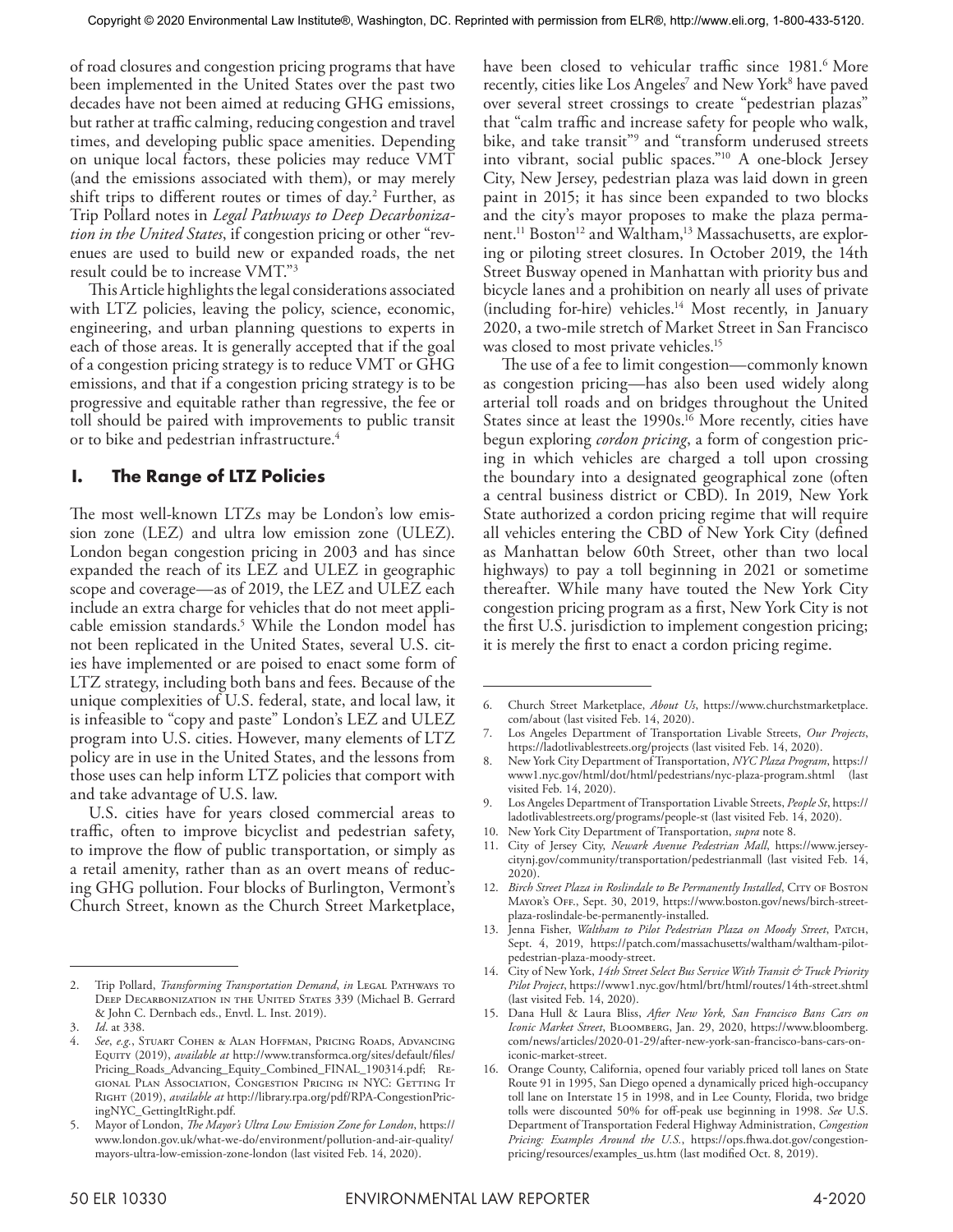In addition to cordon pricing, congestion pricing tools include *variably priced lanes* (charging dynamic or variable tolls—set to rise with congestion—to use separated road lanes like express toll lanes or high-occupancy toll (HOT) lanes), *variable tolls* (charging dynamic or variable toll rates on all lanes of a road), and *areawide charges* (per-mile charges within a cordoned area).17 Another pricing overlay is *fleet* or *vehicle class pricing*, in which a fee is placed on specific types of vehicles, such as commercial or for-hire vehicles, within a cordoned zone.18

In addition to its cordon pricing program for all vehicles set to go into effect in 2021 or thereafter, New York City implemented a fleet pricing program for for-hire vehicles traveling through a set geographic zone in 2019,<sup>19</sup> and a Chicago fleet charge on for-hire vehicles in the downtown area went into effect in January 2020.<sup>20</sup> Other cities, including Los Angeles,<sup>21</sup> have studied or are considering cordon pricing schemes as well, and the use of congestion pricing more generally continues to be used throughout the country. The pricing of parking spaces has also long been used as a congestion mitigation strategy, including in areas of Los Angeles, New York City, San Francisco, and Washington,  $D.C.<sup>22</sup>$ 

## **II. Federal Law Limitations and Opportunities**

Local law, as a subset of state law, interacts with and is limited by federal law, including statutes, the U.S. Constitution, and federal agency policy and regulations. This part will first discuss the potential for preemption of local LTZ policies under three federal statutes. It will then address constitutional considerations, such as the dormant Commerce Clause, that can impact LTZ programs. Finally, this part will review state and local authority—both opportunities and restrictions—under federal law to set and collect tolls in connection with a congestion pricing program.

#### *A. Preemption*

The Constitution establishes the supremacy of federal over state law.23 As municipalities are merely political subdivisions of the states in which they are located,<sup>24</sup> federal law can also preempt local law. Depending on how LTZ laws are written, three federal statutes in particular have the potential to preempt state or local laws attempting to establish LTZs: the Clean Air Act  $(CAA)^{25}$  the Energy Policy and Conservation Act (EPCA), and the Federal Aviation Administration Authorization Act (FAAAA).

Preemption under CAA §209(a), which pertains to "standard[s] relating to the control of emissions from new motor vehicles or new motor vehicle engines," and EPCA §32919(a), which pertains to "fuel economy standards or average fuel economy standards," are closely related. In practice, an LTZ law or policy may run afoul of either. For analytic purposes, however, it is important to treat each provision on its own terms.

## 1. The CAA

Section 209(a) of the CAA states that "no state or political subdivision thereof shall adopt or attempt to enforce any standard relating to the control of emissions from new motor vehicles or new motor vehicle engines subject to this part."26 However, states, and if authorized by state law, municipalities, may still "control, regulate, or restrict the use, operation, or movement of registered or licensed motor vehicles."27

The U.S. Supreme Court weighed in on CAA preemption in *Engine Manufacturers Ass'n v. South Coast Air Quality Management District* (*Engine Manufacturers Ass'n I*).28 In that case, the South Coast Air Quality Management District, which has oversight of air pollution controls in greater Los Angeles, had implemented rules prohibiting public and private fleet operators from purchasing vehicles that do not meet specified emission requirements. The question before the Court was whether the rules could avoid preemption under CAA §209(a) because they related to the purchase, rather than the sale, of vehicles. The Court held that they could not: "A command, accompanied by sanctions, that certain purchasers may buy only vehicles with particular emission characteristics is as much an 'attempt to enforce' a 'standard' as a command, accompanied by sanctions, that a certain percentage of a manufacturer's sales volume must consist of such vehicles."29

In contrast, but still relying on *Engine Manufacturers Ass'n I*, the U.S. Court of Appeals for the Fifth Circuit later held that a Dallas ordinance that differentiated between taxi vehicle engine technologies amounted only

<sup>17.</sup> Cambridge Systematics, Inc., Tolling and Congestion Pricing Research and Policy Support: Congestion Pricing White Paper 2 (2017), *available at* https://www.oregon.gov/ODOT/KOM/Tolling-White-Paper. pdf.

<sup>18.</sup> Nelson Nygaard, Seattle Congestion Pricing Study Phase I: Impacts and Benefits White Paper 12 (2019), *available at* https://www.seattle.gov/ Documents/Departments/SDOT/About/ImpactsandBenefitsAnalysisWhite-Paper\_20190518.pdf. Variable pricing for parking can also be considered a type of congestion pricing. A for-hire vehicle ride fee could—depending on state and municipal enabling laws—be a way to implement a form of congestion pricing without implementing tolls.

<sup>19.</sup> N.Y. Comp. Codes R. & Regs. tit. 20, pt. 700 (2019).

<sup>20.</sup> Chicago, Ill., Ordinance O2019-8527 (Nov. 26, 2019).

<sup>21.</sup> Matt Tinoco & Blanca Barragan, *Congestion Pricing in Los Angeles, Explained*, Curbed L.A., Sept. 27, 2019, https://la.curbed.com/2017/10/13/16467386/ congestion-pricing-los-angeles-explained; Damien Newton, *Santa Monica, Westside Political Leaders Disagree on "Go Zone" Congestion Pricing Proposal*, Streetsblog LA, Mar. 28, 2019, https://la.streetsblog.org/2019/03/28/santa-monica-westside-political-leaders-disagree-on-go-zone-congestion-pricing-proposal/. *See also* Federal Highway Administration, U.S. Department of Transportation, Report on the Value Pricing Pilot Program Through April 2016, at 5-6 [hereinafter Report on VPPP], *available at* https://ops.fhwa.dot.gov/congestionpricing/value\_pricing/pubs\_reports/rpttocongress/pdf/vppp16rpt.pdf.

<sup>22.</sup> U.S. Department of Transportation Federal Highway Administration, *Congestion Pricing—Value Pricing Pilot Program Funding*, https://ops.fhwa.dot. gov/congestionpricing/value\_pricing/projects/funding.htm (last modified Oct. 8, 2019).

<sup>23.</sup> U.S. Const. art. VI, cl.2; Gibbons v. Ogden, 22 U.S. 1 (1824).

<sup>24.</sup> City of Trenton v. New Jersey, 262 U.S. 182, 185-86 (1923).

<sup>25.</sup> 42 U.S.C. §§7401-7671q, ELR Stat. CAA §§101-618.

<sup>26.</sup> CAA §209, 42 U.S.C. §7543(a).

<sup>27.</sup> CAA §209(d), 42 U.S.C. §7543(d).

<sup>28.</sup> 541 U.S. 246, 255, 34 ELR 20028 (2004).

<sup>29.</sup> *Id*.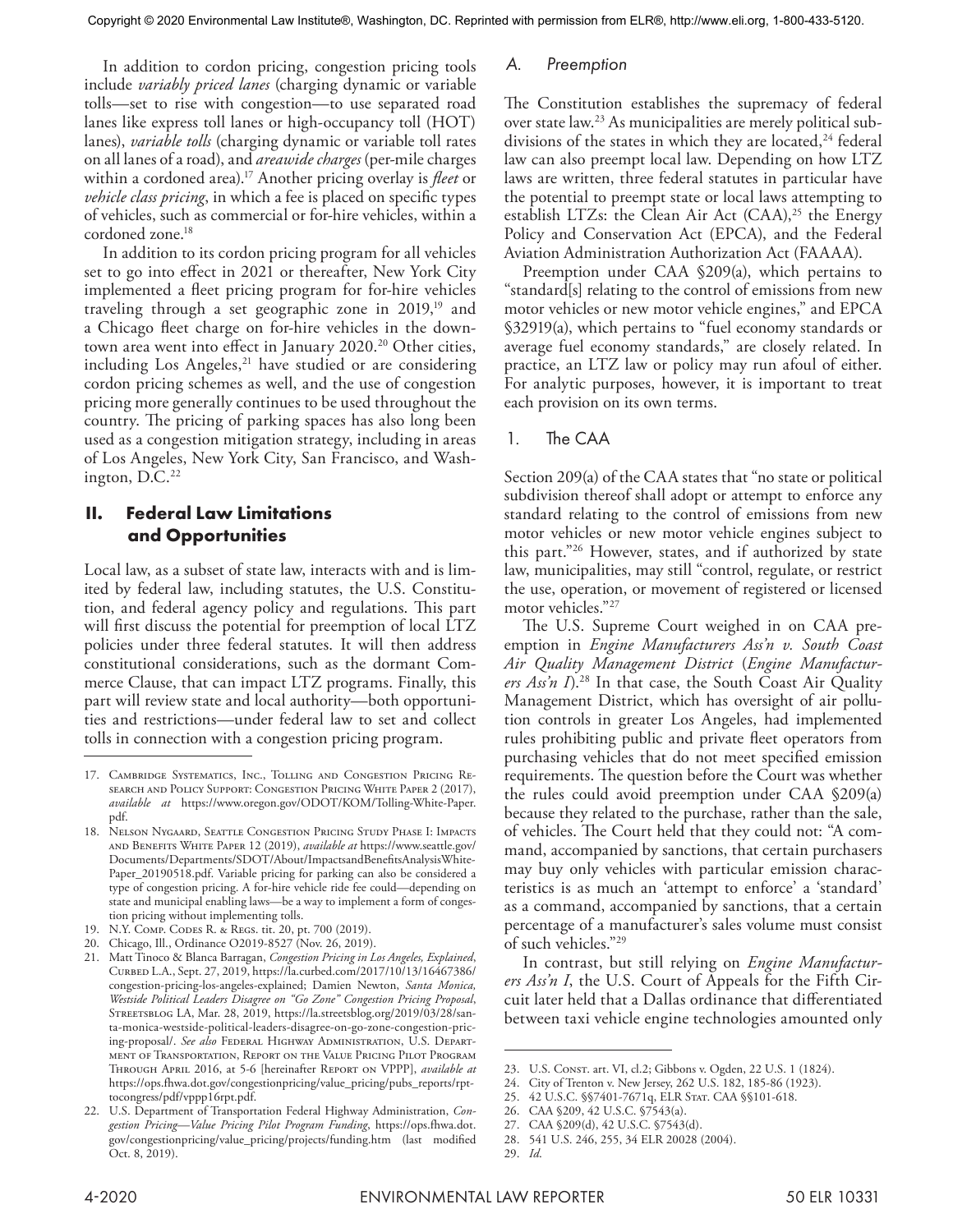to an incentive, not a mandate, and therefore it was not preempted by the CAA. In that case, *Association of Taxicab Operators USA v. City of Dallas* (*Association of Taxi*cab Operators II),<sup>30</sup> a local association of taxi operators brought suit against the city to challenge an ordinance that allowed taxi vehicles with compressed natural gas (CNG) engines to cut to the head of the passenger pickup line at the municipally owned airport. Adopting language from *Engine Manufacturers Ass'n I*, 31 the Fifth Circuit notes that the Dallas ordinance is not a "command, accompanied by sanctions," but rather "an incentive to encourage cab drivers to transition to CNG technology."32 In sum, the Dallas ordinance "alters the 'shopping decisions' for traditional cab drivers in determining where in the City to operate . . . [but it does not] effectively compel[ ] a particular course of action."33

Despite the broad preemptive effects of the CAA, both statutory and common law have laid out parameters within which cities are potentially able to act to create a zone that limits vehicle pollution. For example, CAA §209(d) states that, despite preemption language, "nothing in this part shall preclude or deny to any State or political subdivision thereof the right to control, regulate, or restrict the use, operation, or movement of registered or licensed motor vehicles." As the district court further explained in an earlier procedural stage of *Association of Taxicab Operators II* (later affirmed by the Fifth Circuit, herein referred to as *Association of Taxicab Operators I*), "the longstanding scheme of motor vehicle emissions control has always permitted the states to adopt in-use regulations—such as carpool lanes, restrictions on car use in downtown areas, and programs to control extended idling of vehicles—that are expressly intended to control emissions."34

In addition, cities have significant latitude when acting as direct market participants (i.e., using their own property or procuring goods or services with their own funds). The "market participant exception" of the Commerce Clause of the Constitution, which shields actions by states acting as market participants from dormant Commerce Clause violations, has been extended to the statutory law context, including the CAA. After the Supreme Court remanded the South Coast Air Quality Management District's rules in *Engine Manufacturers Ass'n I*, the U.S. Court of Appeals for the Ninth Circuit applied the market participant doctrine to the CAA, noting that "[a]ctions taken by a state or its subdivision as a market participant are generally protected from federal preemption."35

## 2. EPCA

Section 509(a) of the EPCA states that "a State or political subdivision of a State may not adopt or enforce a law or regulation related to fuel economy standards or average fuel economy standards for automobiles covered by an average fuel economy standard under this chapter."36 The U.S. Court of Appeals for the Second Circuit explored the contours of preemption under EPCA §509(a) in *Metropolitan Taxicab Board of Trade v. City of New York* (*Metropolitan Taxicab II*).37 There, New York City had passed a law that would establish pricing differentials in the maximum lease amount taxicab owners could charge to taxicab operators based on whether or not a taxicab was a hybrid or "clean diesel" vehicle. The Second Circuit upheld a preliminary injunction, finding the law was likely preempted by the EPCA because it amounted to a "*de facto* mandate [for the taxicab owners] to purchase hybrid vehicles."38 Although the terms "fuel efficiency" and "fuel economy" did not appear in the law, the court explained that the pricing rules "expressly rely on a distinction between hybrid and non-hybrid vehicles . . . the equivalency of the term 'hybrid' with 'greater fuel efficiency' . . . is self-evident."39

The Fifth Circuit later borrowed from this EPCA jurisprudence in considering the CAA question in *Association of Taxicab Operators II*. Contrasting the Dallas ordinance in that case to the facts of *Metropolitan Taxicab II*, the court noted that the New York City law was "so coercive as to indirectly mandate that cab owners purchase hybrids, 'constitut[ing] an offer which can not, in practical effect, be refused."<sup>340</sup> In addition, the court noted that the New York City taxi law applied in the entire city, while the Dallas ordinance applied only at the city-owned airport. $41$ 

The *Metropolitan Taxicab II* decision squares with two earlier federal district court cases that also held that the EPCA preempted state and local mandates requiring fuel economy or hybrid engines. In the first case, the court enjoined New York City's first effort to green the taxi fleet, which set a minimum mile-per-gallon standard for new taxis, as likely preempted by the EPCA.<sup>42</sup> In the second, *Ophir v. City of Boston*, the court held a rule requiring "[e]very vehicle put into service as a taxi . . . shall be a new Clean Taxi vehicle or must have been purchased before August 29, 2008," to be preempted by the EPCA. $43$  "Clean Taxi" vehicles were those on a list that included "only new hybrid-powered vehicles."44

This is not to say that all programs targeting taxis are preempted by the EPCA. In *Green Alliance Taxi Cab Ass'n,* 

- 43. 647 F. Supp. 2d 86, 88 (D. Mass. 2009).
- 44. *Id*.

<sup>30.</sup> 720 F.3d 534, 43 ELR 20137 (5th Cir. 2013).

<sup>31.</sup> *Engine Manufacturers Ass'n I*, 541 U.S. at 255.

<sup>32.</sup> *Association of Taxicab Operators II*, 720 F.3d at 539 (quoting *Engine Manufacturers. Ass'n I*, 541 U.S. at 255).

<sup>33.</sup> *Id*. at 542.

<sup>34.</sup> Ass'n of Taxicab Operators, USA v. City of Dallas, 866 F. Supp. 2d 595, 599 (N.D. Tex. 2012) (*Association of Taxicab Operators I*) (quoting Engine Mfrs. Ass'n v. Envtl. Prot. Agency, 88 F.3d 1075, 1094, 26 ELR 21477 (D.C. Cir. 1996)).

<sup>35.</sup> Engine Mfrs. Ass'n v. South Coast Air Quality Mgmt. Dist., 498 F.3d 1031, 1040, 37 ELR 20210 (9th Cir. 2007) (*Engine Mannufacturers. Ass'n II*).

<sup>36.</sup> EPCA §509(a), 49 U.S.C. §32919(a).

<sup>37.</sup> 615 F.3d 152, 40 ELR 20193 (2d Cir. 2010), *cert. denied*, 562 U.S. 1264 (2011).

<sup>38.</sup> *Id*. at 156.

<sup>39.</sup> *Id*. at 157.

<sup>40.</sup> Association of Taxicab Operators II, 720 F.3d 534, 541, 43 ELR 20137 (5th Cir. 2013).

<sup>41.</sup> *Id*. at 535.

<sup>42.</sup> Metropolitan Taxicab Bd. of Trade v. City of New York, No. 08 Civ. 7837 (PAC), 2008 WL 4866021 (S.D.N.Y. Oct. 31, 2008) (*Metropolitan Taxicab I*).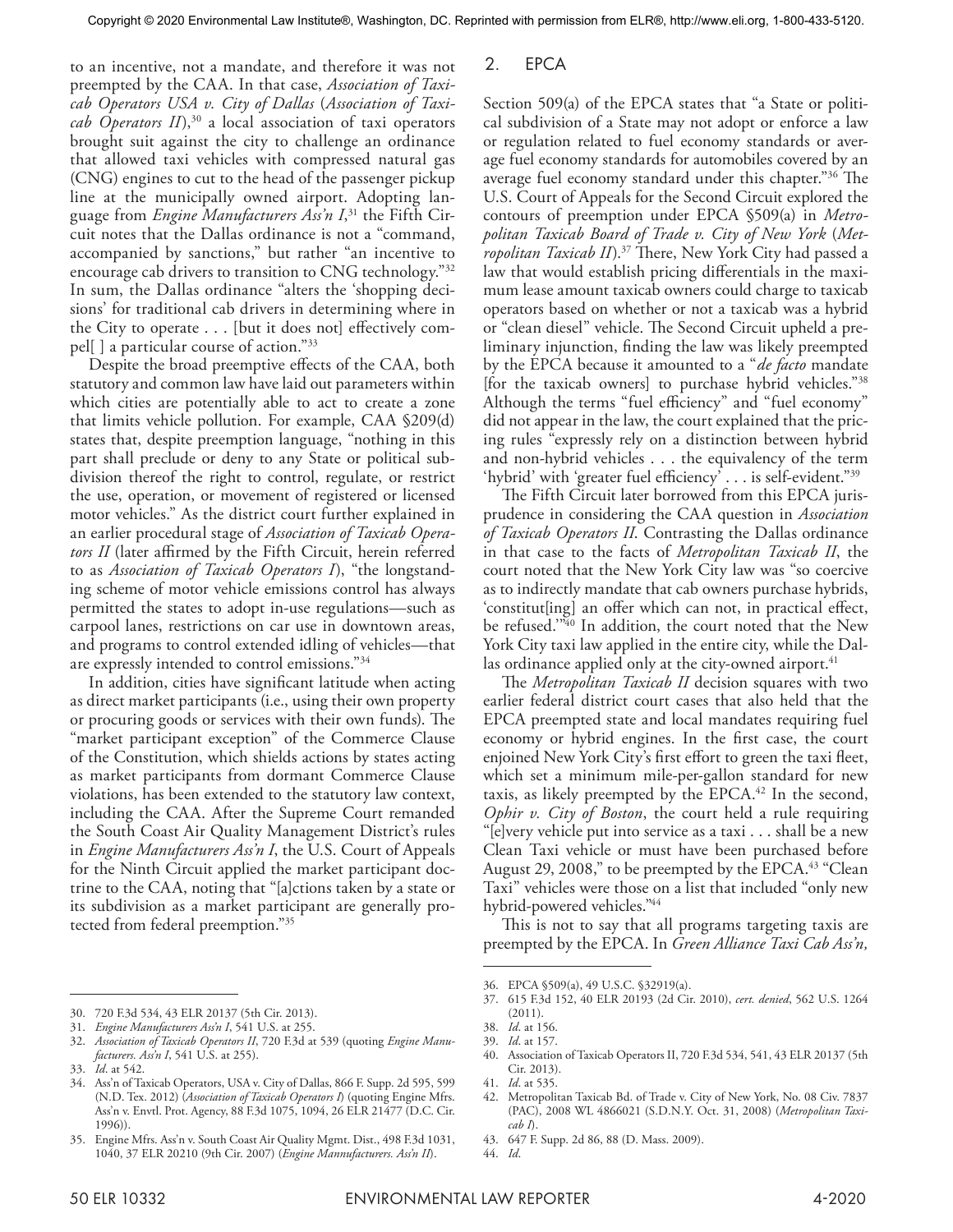Inc. v. King County,<sup>45</sup> the court found a "voluntary incentive program" ("small in scope, involving the issuance of a mere 50 taxicab licenses") to be not preempted by the EPCA. Under the Seattle program at issue in that case, participating taxi licensees had to "agree to utilize hybrid electric vehicles 'with a minimum rating of 40 miles per gallon in the city.'"46 The court, relying on *Metropolitan Taxicab II*, noted that the Seattle rule did not require a "taxicab owner to do anything—they can choose to enter the program and follow the fuel efficiency rule or refrain from entering the program and not be bound by the rule. Plaintiffs have other means of obtaining taxi licenses, namely purchasing or otherwise transferring them on the open market."47 Additionally, municipalities may rely on a statutory market participant exception to the EPCA for "automobiles obtained for its own use."48

## 3. The FAAAA

The FAAAA preempts any "State [or local] law, regulation, or other provision having the force or effect of law related to a price, route, or service of any motor carrier . . . with respect to the transportation of property."49 In effect, this means that cities are limited in the types of direct restrictions they can impose on freight carriers. Thus, the FAAAA may also preempt local rules relating to LTZs, particularly where any rules, standards, or restrictions would apply to the trucking industry. However, legal requirements relating to size or weight of vehicles or highway route controls are explicitly carved out of the FAAAA.<sup>50</sup>

In *American Trucking Ass'ns, Inc. v. City of Los Angeles*, 51 the Port of Los Angeles (a division of the city) had introduced a concession agreement for all trucking companies doing business in the port that required each truck to post a placard with a phone number for reporting concerns and for each trucking company to have submitted an offstreet parking plan for its trucks. These requirements were enforced by a condition—punishable by a fine and up to six months in prison—that terminal operators not allow noncompliant trucks into the port. The Supreme Court held that the concession agreement terms were preempted by FAAAA §14501(c)(1) because they related to the "price, route, or service of" motor carriers. The Court further held that the concession agreement could not be considered "contract-based participation in a market,"<sup>52</sup> because the concession agreement "functions as part and parcel of a governmental program wielding coercive power over private parties, backed by the threat of criminal punishment. That counts as action 'having the force and effect of law' if

anything does."53 Other case law looking at FAAAA preemption has less factual similarity to LTZ policies, but still the law is well established that the FAAAA preempts many state and local requirements relating to the "price, route, or service of any motor carrier."<sup>54</sup>

As noted above, the FAAAA has a significant carve-out: the law "shall not restrict . . . the authority of a State to impose highway route controls or limitations based on the size or weight of the motor vehicle or the hazardous nature of the cargo."55 This means that municipalities may, subject to their state-delegated authority, set truck routes, tolls, or other traffic restrictions based on weight without inviting FAAAA preemption. This may give municipalities some flexibility to limit emissions from large trucks in an LTZ area, provided any requirements comply with these federal statutes. Municipalities may also generally rely on the market participant exception to the FAAAA's applicability.<sup>56</sup>

## *B. Constitutional Concerns*

In addition to preemption by federal statutes, LTZs can be impacted by certain U.S. constitutional provisions, such as the dormant Commerce Clause and, to a lesser extent, the rights to travel and to equal protection.

#### 1. Dormant Commerce Clause

The Constitution grants to the federal government the authority to "regulate commerce . . . among the several states."<sup>57</sup> Courts have long interpreted this power to include a "negative" or "dormant" aspect, prohibiting states and local governments from enacting laws and policies that discriminate against interstate commerce with "regulatory measures designed to benefit in-state economic interests by burdening out-of-state competitors."58 An LTZ policy that discriminates against interstate commerce rather than "regulat[ing] evenhandedly with only 'incidental' effects on interstate commerce,59 will be considered 'virtually per se invalid.'"60

<sup>45.</sup> No. C08-1048RAJ, 2010 WL 2643369 (W.D. Wash. June 29, 2010).

<sup>46.</sup> *Id*. at \*2 (quoting Seattle Rule LIC 8-3 §6.4.4 (2007)).

<sup>47.</sup> *Id*. at \*5.

<sup>48.</sup> EPCA §509(c), 49 U.S.C. §32919(c). See also *Metropolitan Taxicab I*, No. 08 Civ. 7837 (PAC), 2008 WL 4866021, at \*7, 11-12 (S.D.N.Y. Oct. 31, 2008), in which the market participant exception did not apply to the regulation at issue.

<sup>49.</sup> FAAAA §601, 49 U.S.C. §14501(c)(1).

<sup>50.</sup> 49 U.S.C. §14501(c)(2)(A).

<sup>51.</sup> 569 U.S. 641, 43 ELR 20128 (2013).

<sup>52.</sup> *Id*. at 649.

<sup>53.</sup> *Id*. at 650-51.

<sup>54.</sup> Rowe v. N.H. Motor Transp. Ass'n, 552 U.S. 364 (2008). But see *Dan's City Used Cars, Inc. v. Pelkey*, 569 U.S. 251, 261 (2013), rejecting a claim that the FAAAA preempted a state law because "for purposes of FAAAA preemption, it is not sufficient that a state law relates to the 'price, route, or service' of a motor carrier in any capacity; the law must also concern a motor carrier's 'transportation of property'" (internal citations omitted).

<sup>55.</sup> 49 U.S.C. §14501(c)(2)(A).

<sup>56.</sup> Tocher v. City of Santa Ana, 219 F.3d 1040, 1049 (9th Cir. 2000) (market participant exception did apply to a part of the city's towing scheme). *But see* City of Columbus v. Ours Garage & Wrecker Serv., Inc., 536 U.S. 424  $(2002)$ .

<sup>57.</sup> U.S. Const. art. I, §8, cl. 3.

<sup>58.</sup> Wyoming v. Oklahoma, 502 U.S. 437, 454 (1992) (quoting New Energy Co. of Ind. v. Limbach, 486 U.S. 269, 273-74 (1998)).

<sup>59.</sup> Or. Waste Sys., Inc. v. Department of Envtl. Quality of Or., 511 U.S. 93, 99, 24 ELR 20674 (1994); *see also* City of Philadelphia v. New Jersey, 437 U.S. 617, 624, 8 ELR 20540 (1978).

<sup>60.</sup> *Or. Waste Sys., Inc.* at 99. In order to overcome this presumption of invalidity, the state or municipal government will need to overcome strict scrutiny to show that (1) the law is not related to economic protectionism and (2) there are no nondiscriminatory alternatives available. *Wyoming v. Oklahoma*, 502 U.S. at 454; Maine v. Taylor, 477 U.S. 131, 138 (1986).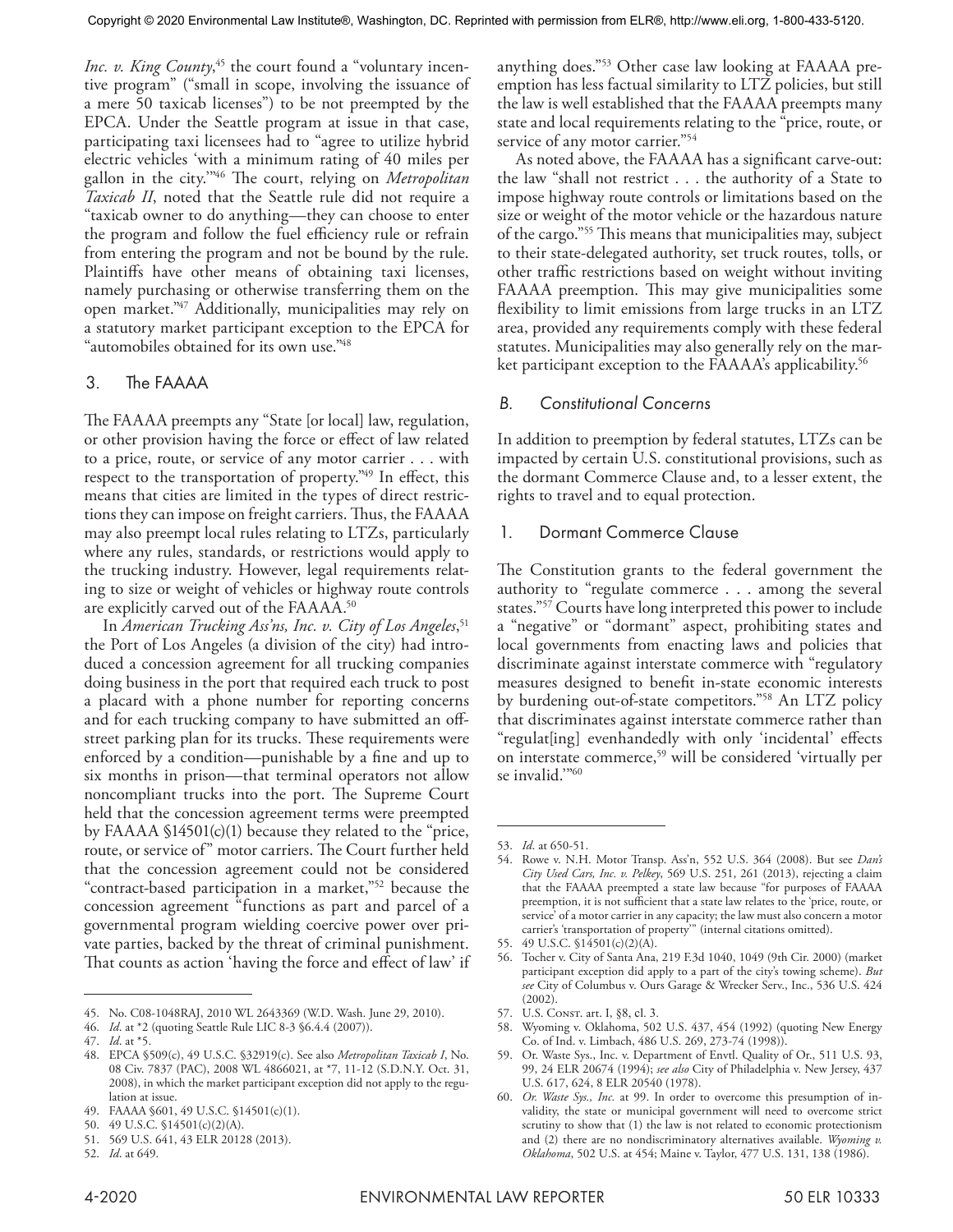However, local laws will be sustained where they have "effects on interstate commerce [that] are only incidental," and where the "statute regulates even-handedly . . . [and] unless the burden imposed on such commerce is clearly excessive in relation to the putative local benefits."<sup>61</sup> (This is referred to as the "*Pike* balancing test.") LTZ laws and policies may have at least an incidental effect on interstate commerce, as they will likely impact the transportation of goods and services that flow across state lines (even if an LTZ itself is located wholly within one state). But LTZ laws and policies can generally be structured so as to not facially discriminate against interstate commerce and to satisfy the *Pike* test by advancing local goals relating to traffic reduction, health and safety, and even the reduction of air emissions.

Cities may also avoid dormant Commerce Clause restrictions where they are acting as market participants as opposed to market regulators. Recognizing that there is "no indication of a constitutional plan to limit the ability of the States [or municipalities] themselves to operate freely in the free market,"62 the market participant exception allows municipalities to use their own property and purchasing power in ways that affect interstate commerce.<sup>63</sup>

The dormant Commerce Clause takes on somewhat increased significance where tolls, congestion pricing, or some other form of road pricing is used, though congestion pricing is still unlikely to—and can be structured not to—violate the dormant Commerce Clause. Given the relative rarity of congestion pricing, particularly outside the Federal Highway Administration (FHwA) tolling programs, the case law relating to road tolls more generally is applicable here. Generally, cases alleging dormant Commerce Clause violations arise where different toll amounts are charged based on state or municipal residency or where toll discounts are offered to users of a particular toll transponder program.

In *Cohen v. Rhode Island*, for example, the U.S. District Court for the District of Rhode Island held that a program discounting bridge tolls for in-state residents did not violate the dormant Commerce Clause, because plaintiff "failed to identify a specific in-state commercial interest that is favored by the Newport Bridge toll discount at the expense of particular out-of-state competitors, so it cannot demonstrate that the discount discriminates against interstate commerce,"<sup>64</sup> and that it further was "based on a fair approximation of the use of the [bridge] facilities [and was] not excessive in relation to the benefits conferred."65 A toll discount for residents of Staten Island and the Rockaways in New York City was likewise held not to violate the dormant Commerce Clause.<sup>66</sup> Federal courts have also held that providing a toll discount for users of a certain toll transponder service, such as Fast Lane or E-ZPass, does not violate the dormant Commerce Clause.67 Each of these cases relied on the rule set in two Supreme Court cases opining on the constitutionality of fees for out-of-state airport users, which apply a threepronged version of the *Pike* test: "a levy [for out-of-state residents] is reasonable . . . if it (1) is based on some fair approximation of the use of the facilities, (2) is not excessive in relation to the benefits conferred, and (3) does not discriminate against interstate commerce."<sup>68</sup>

While basic tolls, and even dynamic road prices that vary based on congestion, are unlikely to be viewed as violating the dormant Commerce Clause, it is somewhat less clear whether a claim alleging that differential tolls specifically targeting commercial truck companies (i.e., economic interests) violates the dormant Commerce Clause would be successful.<sup>69</sup> It also remains to be seen how a congestion toll, which could be untethered to any "fair approximation of the use of the facilities,"70 might be treated under this line of case law. (A toll need not be tied to the exact cost to use the facility; "so long as the toll is based on some fair approximation of use or privilege for use . . . it will pass constitutional muster, even though some other formula might reflect more exactly the relative use of the state facilities by individual users."<sup>71</sup> Though no legal authority tests this proposition, a congestion toll could seemingly be viewed as tied to this fair approximation of use if it internalizes the externalities associated with vehicle use.)

#### 2. Other Constitutional Issues

Petitioners in these cases also allege violations of the constitutional protection to the right to travel, which is not explicit in the Constitution but has long been protected by the courts as "a fundamental right protected by the Privileges and Immunities Clause,"72 and of the right to equal protection.

Turning first to the right to travel, "state law implicates the right to travel when it actually deters such travel . . . when impeding travel is the primary objective . . . or when

<sup>61.</sup> Pike v. Bruce Church, Inc., 397 U.S. 137, 142 (1970). See also *United Haulers Association, Inc. v. Oneida-Herkimer Solid Waste Management Authority*, 550 U.S. 330, 346, 37 ELR 20097 (2007), which applied the *Pike* test.

<sup>62.</sup> Reeves, Inc. v. Stake, 447 U.S. 429, 447 (1980).

<sup>63.</sup> *See*, *e.g.*, White v. Mass. Council of Constr. Emp'rs, Inc., 460 U.S. 204, 208 (1983) ("when a state or local government enters the market as a participant it is not subject to the restraints of the Commerce Clause").

<sup>64.</sup> Cohen v. Rhode Island Turnpike & Bridge Auth., 775 F. Supp. 2d 439, 447 (D.R.I. 2011).

<sup>65.</sup> *Id*. at 450.

<sup>66.</sup> Janes v. Triborough Bridge & Tunnel Auth., 977 F. Supp. 2d 320 (S.D.N.Y. 2013).

<sup>67.</sup> Yerger v. Mass. Turnpike Auth., 395 Fed. Appx. 878, 885 (3d Cir. 2010); Angus Partners LLC v. Walder, 52 F. Supp. 3d 546 (S.D.N.Y. 2014).

<sup>68.</sup> Northwest Airlines, Inc. v. County of Kent, Mich., 510 U.S. 355, 369 (1994); Evansville-Vanderburgh Airport Auth. Dist. v. Delta Airlines, Inc., 405 U.S. 707, 716-17 (1972) (case was later superseded by statute).

<sup>69.</sup> Robert S. Kirk, Cong. Research Serv., R44910, Tolling U.S. Highways and BRIDGES 14-16 (2017), *available at* https://www.ibtta.org/sites/ default/files/documents/2017/CRS%20Interstate%20tolls\_2017-08-04. pdf.

<sup>70.</sup> *Northwest Airlines*, 510 U.S. at 369.

<sup>71.</sup> *Evansville-Vanderburgh Airport*, 405 U.S. at 716-17, *quoted in Northwest Airlines*, 510 U.S. at 362-63; Cohen v. Rhode Island Turnpike & Bridge Auth., 775 F. Supp. 2d 439, 445 (D.R.I. 2011). Note also that the market participant exception generally does not apply to setting and collecting tolls. *Cohen*, 775 F. Supp. 2d at 445; Selevan v. New York Thruway Auth., 584 F.3d 82, 103 (2d Cir. 2009). *But see* Endsley v. Chicago, 230 F.3d 276, 284- 86 (7th Cir. 2000).

<sup>72.</sup> *Cohen*, 775 F. Supp. 2d at 451 (citing Saenz v. Roe, 526 U.S. 489, 501 (1999)).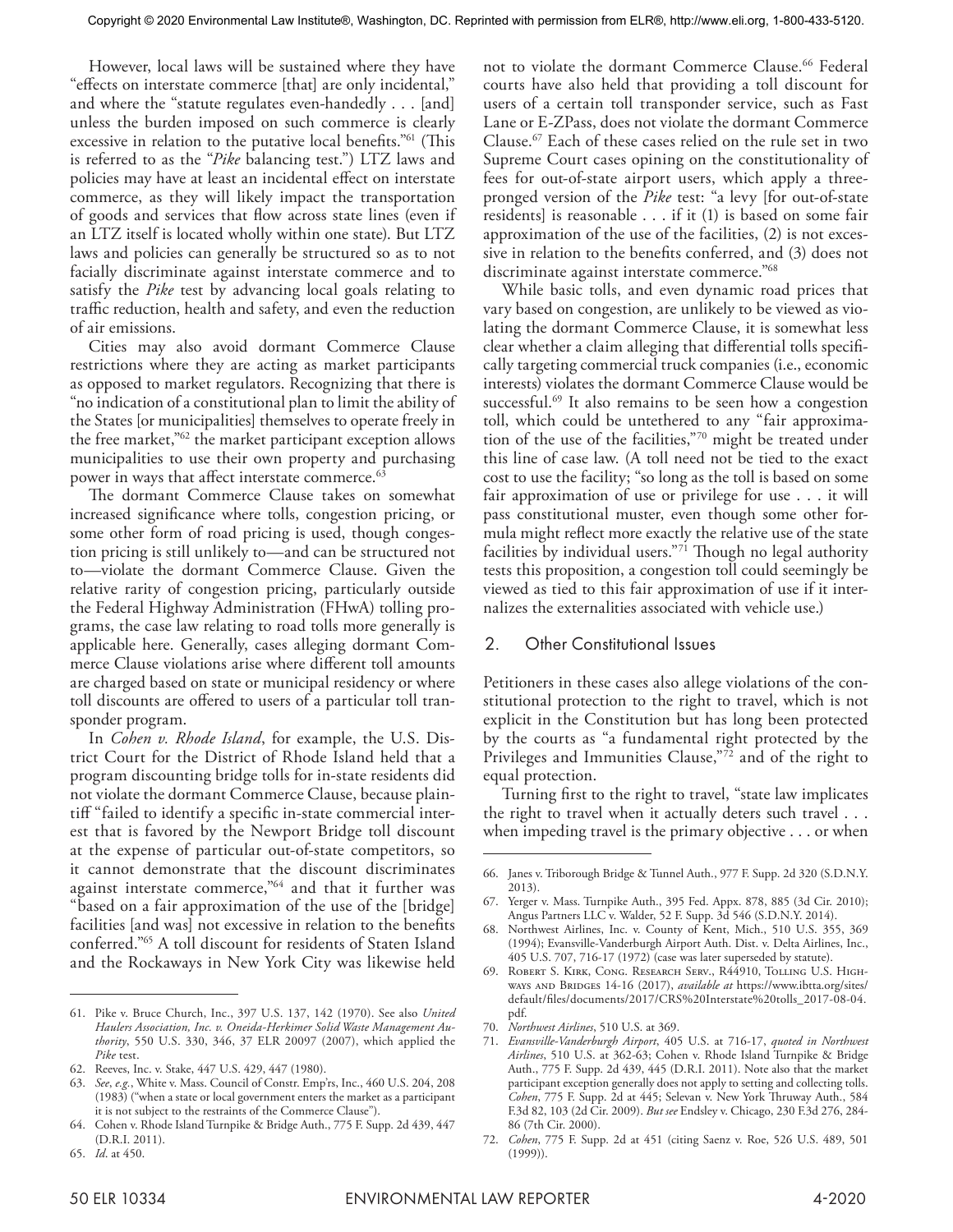it uses any classification which serves to penalize the exercise of that right."73 Moreover, "the Supreme Court has 'always carefully distinguished between bona fide residence requirements, which seek to differentiate between residents and nonresidents, and residence requirements . . . which treat established residents differently based on the time they migrated into the State.'"74 Differential toll rates based on residency are clearly the former; the Supreme Court underscores the point by noting that "any person is free to move to a State and to establish residence there."75 These cases generally dispose of the equal protection claims easily, as they are derivative of the allegations that the tolls violate the right to travel: "The Equal Protection claim stands on the same 'right to travel' footing as the Privileges and Immunities claim and fails for the same reasons."76

Cities and states have long been able to enact tolls on traffic, pedestrian zones, in-use restrictions on vehicles, and other legal tools that can advance LTZ objectives without violating the dormant Commerce Clause or running afoul of other constitutional provisions. They should be able to similarly develop and implement LTZ laws and policies, including pricing policies, consistent with constitutional requirements.

## *C. Authority to Set Tolls and Implement Congestion Pricing Under Federal Law*

While federal law places limitations on LTZ pricing policies, the FHwA can be very supportive of pricing policies designed to mitigate congestion. Nearly all of the active congestion pricing projects in the United States have been developed with the support of the FHwA, which began piloting congestion pricing strategies in the 1990s. These federal projects, which are situated in major metropolitan areas such as Miami,<sup>77</sup> San Diego,<sup>78</sup> and suburban Virginia,79 are generally variably priced express lanes on major arterial highways that have higher tolls during periods of higher traffic congestion. Any project that seeks to place tolls on federal-aid highways (roads eligible for FHwA funding, "other than local road[s] or rural minor  $\text{collector}[s]$ ")<sup>80</sup> will need to comply with U.S.C. Title 23 (Highways). A key question, therefore, is whether a pro-

76. *Cohen*, 775 F. Supp. 2d at 452.

- 78. FasTrak, *San Diego Region*, https://511sd.com/fastrak511sd/I-15ExpLanes (last visited Feb. 14, 2020).
- 79. Transurban, *Express Lanes*, https://www.expresslanes.com/ (last visited Feb. 14, 2020).
- 80. 23 U.S.C. §101(a)(6) defines a "Federal-aid highway" as "a public highway eligible for assistance under this chapter other than a highway functionally classified as a local road or rural minor collector." "Highway" is a broad term that includes roads, streets, parkways, rights-of-way, bridges, tunnels, and more. *Id*. §101(a)(11). Federal-aid highways comprise approximately one-quarter of public roads in the United States. Cong. RESEARCH SERV.,

posed LTZ pricing project falls on or encompasses all or part of any "federal-aid highway."

The FHwA authorizes congestion pricing through several different programs and statutory provisions. Most significantly, the Value Pricing Pilot Project (VPPP) allows states and municipalities to study, pilot, or implement congestion pricing, congestion management, or road pricing strategies, offering federal tolling authority outside the more limited provisions of 23 U.S.C. §§129 and 166, the two main statutory provisions permitting tolls on federalaid highways. A wide variety of road pricing strategies are VPPP-eligible, including cordon pricing,<sup>81</sup> the pricing of parking, $82$  and areawide charges. $83$  While 2012 was the last year in which funding was authorized to support individual VPPP projects, the VPPP continues to offer states and municipalities the opportunity to obtain federal authorization to implement tolling for road pricing projects; it also provides technical assistance and advice in connection with such projects.<sup>84</sup> Up to 15 states and municipalities may participate in the VPPP at a time—slots rotate as a city or state steps away. As of November 18, 2019, five VPPP slots were open.85

FHwA approval of congestion pricing projects, whether under the VPPP or otherwise, is not guaranteed to come easily. As of February 2020, the FHwA had not issued its approval for the New York City congestion pricing program (which includes some federal-aid highways), $86$  nor had the U.S. Department of Transportation provided any guidance as to whether a full environmental impact statement would be required under the National Environmental Policy Act (NEPA)<sup>87</sup> or whether a shorter-form environmental assessment would suffice.<sup>88</sup> New York State Gov. Andrew Cuomo<sup>89</sup> and New York City Mayor Bill de Blasio<sup>90</sup> separately suggested that the delay in federal approval was political; FHwA officials countered that the state agency had failed to submit all required documen-

- 86. Christina Goldbaum & Winnie Hu, *Could the Trump Administration Block Congestion Pricing in New York?*, N.Y. Times, Feb. 25, 2020, https://www. nytimes.com/2020/02/25/nyregion/-trump-congestion-pricing-nyc.html.
- 87. 42 U.S.C. §§4321-4370h, ELR STAT. NEPA §§2-209.
- 88. Dana Rubenstein, *Why Congestion Pricing Might Be Delayed*, POLITICO, Feb. 18, 2020, https://www.politico.com/states/new-york/city-hall/story/2020/02/ 14/why-congestion-pricing-might-be-delayed-1261628.
- 89. Nolan Hicks & David Meyer, *Cuomo Says Trump is Holding Manhattan Congestion Pricing Fees "Hostage,"* N.Y. Post, Feb. 20, 2020, https:// nypost.com/2020/02/20/cuomo-says-trump-is-holding-manhattancongestion-pricing-fees-hostage/.
- 90. Matt Hickman, *Is Trump Holding Up NYC Congestion Pricing and Second*  Avenue Subway Funding?, THE ARCHITECT's NEWSPAPER, Feb. 25, 2020, https://archpaper.com/2020/02/trump-blocking-nyc-congestion-pricingand-second-avenue-subway-funding/.

<sup>73.</sup> *Id*. (quoting Attorney Gen. of N.Y. v. Soto-Lopez, 476 U.S. 898, 903 (1986)). "[M]inor burdens impacting interstate travel, such as toll roads, do not constitute a violation of that right." Miller v. Reed, 176 F.3d 1202, 1205 (9th Cir. 1999).

<sup>74.</sup> *Cohen*, 775 F. Supp. 2d at 451 (quoting *Soto-Lopez*, 476 U.S. at 903).

<sup>75.</sup> Martinez v. Bynum, 461 U.S. 321, 328-29 (1983); *see also Cohen*, 775 F. Supp. 2d at 451. See further discussion in Kirk, *supra* note 69.

<sup>77.</sup> Florida Department of Transportation, *95 Express*, https://95express.com/ (last visited Feb. 14, 2020).

R44332, Federal-Aid Highway Program (FAHP): In Brief 2 (2019), *available at* https://fas.org/sgp/crs/misc/R44332.pdf.

<sup>81.</sup> Report on VPPP, *supra* note 21, at 5-6.

<sup>82.</sup> *See* U.S. Department of Transportation FHwA, *Congestion Pricing—Parking Pricing*, https://ops.fhwa.dot.gov/congestionpricing/strategies/not\_involving\_tolls/parking\_pricing.htm (last modified Oct. 8, 2019).

<sup>83.</sup> *See* U.S. Department of Transportation FHwA, *Congestion Pricing—Zone-Based Pricing*, https://ops.fhwa.dot.gov/congestionpricing/strategies/involving\_tolls/zone\_based.htm (last modified Oct. 8, 2019).

<sup>84.</sup> Telephone Conversation with Angela Fogle, Staff, FHwA Office of Operations (Nov. 18, 2019).

<sup>85.</sup> *Id*.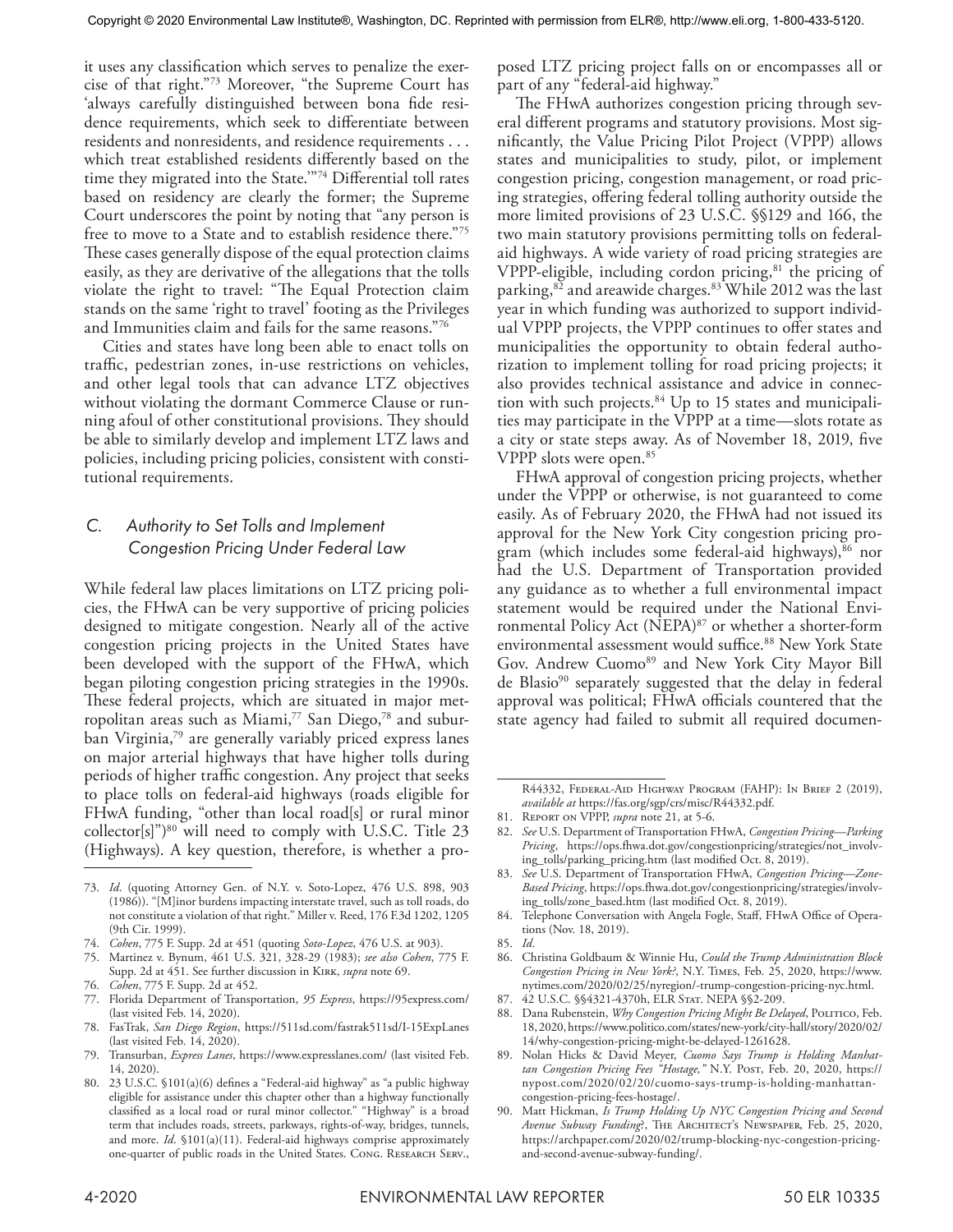tation (a charge the agency denied).<sup>91</sup> The delay puts the program's anticipated January 2021 start date in doubt.<sup>92</sup>

In addition to the VPPP, grants under 23 U.S.C. §133, a surface transportation block grant program, can be used for "projects and strategies designed to support congestion pricing, including electronic toll collection and travel demand management strategies and programs,"93 and funds allocated under 23 U.S.C. §149, a congestion mitigation and air quality improvement program, can be used for congestion mitigation projects and programs in areas designated nonattainment areas for ozone, carbon monoxide, or particulate matter under §107(d) of the CAA.94 There are significant additional requirements and considerations for each of §§133 and 149, and, in all cases, the state has the authority to choose which projects receive any available federal funding,<sup>95</sup> so municipalities will need to work closely with states to pursue any of these options.<sup>96</sup>

Outside of these special authorizing programs, tolling on federal-aid highways is generally allowed under 23 U.S.C. §129 only upon their construction or reconstruction.97 Interstate highways are further restricted in that any lanes for which new tolling or pricing is implemented must add capacity to the road; there may be no reduction in free lane capacity.98 In addition to these general parameters, the following Title 23 requirements will need to be considered in crafting LTZ policies:

• Highway operators may rely on 23 U.S.C. §166 to convert high-occupancy vehicle (HOV) lanes, which restrict access to vehicles with two or more passengers, into HOT lanes, which allow vehicles carrying only the driver to enter the lane in exchange for a fee, which may be variably priced.<sup>99</sup> Section 166 also allows states to permit certain federally identified alternative fuel vehicles to use HOV and HOT lanes without meeting the occupancy requirement or paying a toll.100 Buses may be permitted to use these lanes, potentially expanding and speeding up public transit services, so long as

93. 23 U.S.C. §133(b)(12).

95. *Id*. §145(a).

50 ELR 10336 ENVIRONMENTAL LAW REPORTER 4-2020

all intercity buses are permitted to use the lanes on the same terms and for the same toll amounts.<sup>101</sup>

- Toll revenues on roads under the FHwA's jurisdiction must first be used for costs directly attributable to the tolled facility, such as debt service and a reasonable return on investment for any private road financers, operation and maintenance costs for the road, and contractual costs owed under any public-private partnership agreement.<sup>102</sup> Only upon certification by the relevant public authority that the highway is adequately maintained may tolling revenues be used for purposes authorized elsewhere in Title 23.103
- The applicable public authority must submit annual audit reports demonstrating adequate maintenance of the highway; failure to comply with this audit requirement can result in suspension of authority to collect tolls.104
- The state in which the project sits must have a law permitting tolling.105

Subject to meeting these and other Title 23 requirements, there is no prohibition in §129 or §166 on variable or congestion pricing.<sup>106</sup> While public authorities are not required to enter into any written agreement with the FHwA in establishing a tolling or congestion pricing program under §129 or §166, given the audit requirements and potential consequences, the FHwA suggests that tolling authorities may wish to enter into a memorandum of understanding with the FHwA and provides suggested terms.<sup>107</sup>

#### **III. State Law**

State law may also serve as an independent restraint on cities looking to create LTZs. In most jurisdictions, municipalities have the authority to regulate or pass laws to control traffic, though such authority is delegated pursuant to state- or even municipality-specific laws. Authority to regulate in order to control traffic may be delegated in a state constitution, via a municipal home rule statute, or by another enabling law. Congestion pricing requires separate legal authority from a state—the authority to set and col-

<sup>91.</sup> Goldbaum & Hu, *supra* note 86.

<sup>92.</sup> Rubenstein, *supra* note 88.

<sup>94.</sup> For states that do not have and have never had a nonattainment area, there is some flexibility for projects under this section to be in areas that are not nonattainment areas. *Id*. §149.

<sup>96.</sup> The FHwA also supported four U.S. cities implementing congestion pricing programs (also on arterial roads) under its former Urban Partnership Agreement Program. While this program is no longer active, resources from those cities' experiences are available at U.S. Department of Transportation FHwA, *Congestion Pricing—Urban Partnership Agreements*, https:// ops.fhwa.dot.gov/congestionpricing/urb\_partner\_agree.htm (last modified Oct. 8, 2019).

<sup>97.</sup> 23 U.S.C. §129. See also 23 U.S.C. §301, which prohibits tolls on federalaid highways other than as authorized by §129.

<sup>98.</sup> 23 U.S.C. §129. The Interstate System Reconstruction and Rehabilitation Pilot Program (ISRRPP) offers a slight reprieve to this limitation. Authorized under §1216(b) of the Transportation Equity Act for the 21st Century, the ISRRPP can authorize up to three interstate highways to implement tolling programs without maintaining the free lane capacity. As of November 18, 2019, all three slots were open. Telephone Conversation with Angela Fogle, *supra* note 84.

<sup>99.</sup> 23 U.S.C. §166.

<sup>100.</sup> *Id*. §166(b)(5).

<sup>101.</sup> *Id*. §166(b)(4)(C)(iii).

<sup>102.</sup> *Id*. §129(a)(3)(A).

<sup>103.</sup> These purposes may include public transportation assets such as bus infrastructure, HOV lanes, parking, and electric vehicle charging (23 U.S.C. §142(a)(1)); carpool and vanpool projects (23 U.S.C. §146(a)); and "pedestrian walkways and bicycle transportation facilities" (23 U.S.C. §217(a)). Each of these uses is subject to the approval of the FHwA and significant other requirements.

<sup>104.</sup> 23 U.S.C. §129(c).

<sup>105.</sup> *Id*. §129(a)(8).

<sup>106.</sup> The FHwA does not provide requirements with respect to setting toll rates, other than that intercity buses must pay the same rates for HOV lane access as public transportation buses and that public authorities must consult with applicable metropolitan planning organizations in connection with HOV facilities. ROBERT S. KIRK, CONG. RESEARCH SERV., R43575, TOLLING U.S. Highways 11 (2016) (referencing 23 U.S.C. §§166(b)(3)(C) and (g)), *available at* https://fas.org/sgp/crs/misc/R43575.pdf.

<sup>107.</sup> U.S. Department of Transportation FHwA, *Tolling Memorandum of Understanding Sample Template*, https://www.fhwa.dot.gov/ipd/tolling\_and\_pricing/tolling\_pricing/sample\_mou\_template.aspx (last visited Feb. 14, 2020).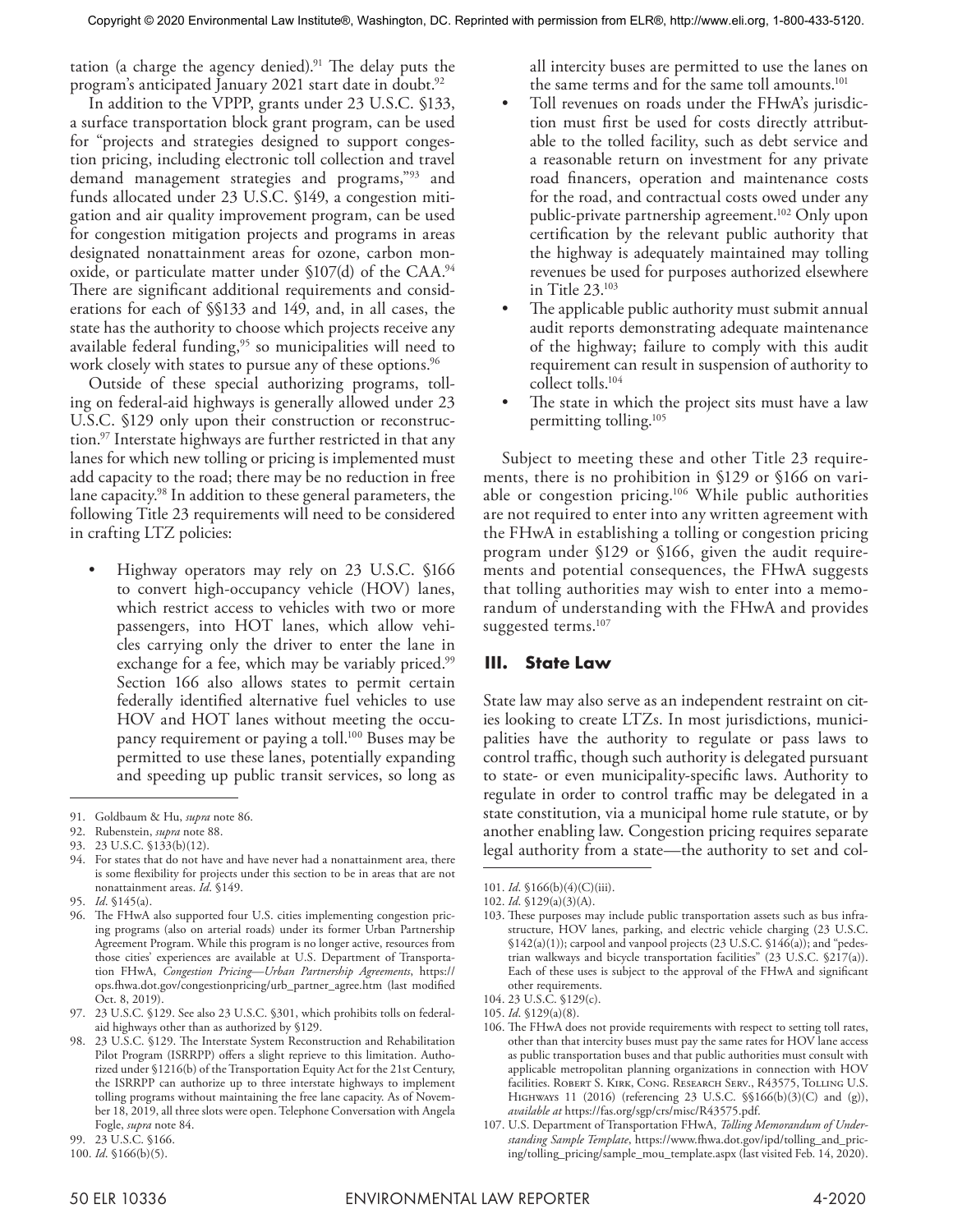lect tolls. This part will discuss generally the ways in which municipalities are authorized to enact laws or policies to control traffic and the limits of that authorization.

#### *A. Interplay With State Law—Varies by State*

Municipalities often have broad powers to regulate street traffic consistent with state law. In particular, "elimination of congestion and hazards to life and property and the safety and convenience of the traveling public constitute a vital part of the police power of municipalities."108 States have delegated this authority in different ways.<sup>109</sup> For LTZ strategies that do not involve a toll or fee, municipal authority to close roads to vehicular traffic as a part of the delegated authority to regulate traffic is relatively well established.

An Idaho court determined that the city of Pocatello acted within its authority in opening up a street only to bicycle and pedestrian traffic.<sup>110</sup> In Connecticut, a court found the city of Hartford's closure to vehicle traffic of a one-block stretch of road in the downtown area during certain hours of the day to be "intended both to improve the city's economic well-being and to ensure the safety of persons patronizing downtown business establishments . . . represent[ing] a legitimate use of the city's police power to advance economic, aesthetic and safety-related goals."111 Some cities will also be able to set size and weight restrictions (which can serve as an imperfect proxy for emissions) for local roads.112 Cities often may also regulate parking and use of curb space on city streets, as in California, where California Vehicle Code §22507(a) allows local authorities to "prohibit or restrict the stopping, parking, or standing of vehicles."113

This is not to say that municipal attempts to close roads are always met with court approval. In very general terms, courts charged with reviewing municipal traffic regulations look to see if traffic regulations are reasonable and applied uniformly. In Ohio, for example, a traffic regulation (as an exercise of police power) "is valid if it bears a real and substantial relationship to the public health, safety, morals, or general welfare, and if it is not unreasonable or arbitrary."<sup>114</sup> A city generally may not treat its own

residents significantly more favorably than nonresident drivers, as with a program that "exempted" residents from restrictions,<sup>115</sup> but differential toll rates based on residency are generally permissible. Ordinances will often be held invalid if there is no alternate route available to the vehicles that have been blocked by a closure to vehicle traffic or some other traffic-limiting regulation.<sup>116</sup> Specific state laws and fact patterns may yield additional restrictions; for example, a California court held that Santa Barbara was not preempted by state law from restricting parking, but that the city had not complied with state law in providing sufficient notice of a parking restriction.<sup>117</sup> The process followed by a city in closing a road could also be found to run afoul of the state enabling law.118

#### *B. Authority to Implement Tolls*

State law may be more limiting where a city wishes to create an LTZ that requires drivers to pay a tax, toll, or fee (i.e., congestion pricing). For LTZ or congestion pricing projects that are not placed on federal-aid highways, state law controls a municipality's ability to implement and collect tolls.<sup>119</sup> Legislation varies from state to state. Common elements of many state road tolling laws include, among others, clarifications on the delegated police power, "constraints on the use of [tolling revenue] funds," and "relationships with other entities."120

For example, Oregon state law generally allows cities and counties to collect tolls on roads that they manage.<sup>121</sup> However, the use of revenues from such tolls is limited to "construction, reconstruction, improvement, repair, maintenance, operation and use of public highways, roads, streets and roadside areas in" Oregon.<sup>122</sup> In New York State, by contrast, the Vehicle and Traffic Law reserves tollsetting authority for the state<sup>123</sup>; New York City, in enacting its cordon pricing scheme, had to go through the state legislature to pass enabling legislation. The state and local responsibilities for implementing New York's congestion pricing program are further delineated by a memorandum of understanding between the state-controlled Triborough Bridge and Tunnel Authority, which has most of the authority, and the New York City Department of Trans-

117. *Homes on Wheels*, 119 Cal. App. 4th at 1175.

- 119. 23 U.S.C. §§129(a)(8), 166(c)(1).
- 120. U.S. Department of Transportation FHwA, *Office of Highway Policy Information—Toll Facilities in the United States*, https://www.fhwa.dot.gov/policyinformation/tollpage/2015/history.cfm (last modified Apr. 11, 2018).
- 121. Or. Rev. Stat. §383.004(2) (2007).

123. N.Y. Veh. & Traf. Law §1630 (2019).

<sup>108.</sup> 7A McQuillin Municipal Corporations §24:633 (3d ed. 2019).

<sup>109.</sup> For example, municipalities in Missouri have "the authority to exercise . . . police power in making 'additional rules of the road or traffic regulations to meet their needs and traffic conditions' as long as the ordinance's provisions are consistent with and do not conflict with state law." Ballard v. City of Creve Coeur, 419 S.W.3d 109, 119 (Mo. Ct. Apps. 2013). With respect to New York City, the New York State Vehicle and Traffic Law supersedes conflicting local requirements. N.Y. VEH. & TRAF. LAW §1640 (2008). A state may have concurrent jurisdiction with respect to traffic laws. City of Cedar Rapids v. State, 478 N.W.2d 602, 605 (Iowa 1991). In Ohio, "a city's authority to regulate traffic comes from the Constitution." Cleveland v. Martinez, 126 Ohio Misc. 2d 36, 39 (Cleveland Mun. Ct. 2003).

<sup>110.</sup> Christensen v. City of Pocatello, 142 Idaho 132, 139 (Idaho 2005).

<sup>111.</sup> Cohen v. City of Hartford, 244 Conn. 206, 219 (Conn. 1998).

<sup>112.</sup> *See* Corona Ready Mix, Inc. v. State Dep't of Motor Vehicles Traffic Violations Appeals Bd., 226 A.D.2d 630 (N.Y. App. Div. 1996); State ex rel. Dean v. City Court of City of Tucson, 123 Ariz. 189, 192 (Ariz. Ct. App. 1979).

<sup>113.</sup> Homes on Wheels v. City of Santa Barbara, 119 Cal. App. 4th 1173, 1178 (Cal. Ct. App. 2004).

<sup>114.</sup> *Martinez*, 126 Ohio Misc. 2d at 39.

<sup>115.</sup> City of Lafayette v. County of Contra Costa, 91 Cal. App. 3d 749 (Cal. Ct. App. 1979). *See also* People of the State of New York v. Grant, 306 N.Y. 258 (N.Y. 1954).

<sup>116.</sup> *See*, *e.g.*, Wellswood Columbia, LLC v. Town of Hebron, 295 Conn. 802, 818-19 (Conn. Super. Ct. 2010) (town's closure of a road that was the only means of access to a planned subdivision found "inconsistent with the statutes governing the review of subdivision applications"); *but see* McCammon v. City of Redwood City, 149 Cal. App. 2d 421 (Cal. Dist. Ct. App. 1957) (upholding weight restriction on trucks over three tons that effectively required large trucks to use a different, longer route to a quarry).

<sup>118.</sup> *See* Zack's, Inc. v. City of Sausalito, 165 Cal. App. 4th 1163, 1183-84 (Cal. Ct. App. 2008).

<sup>122.</sup> Or. Const. art. IX, §3a.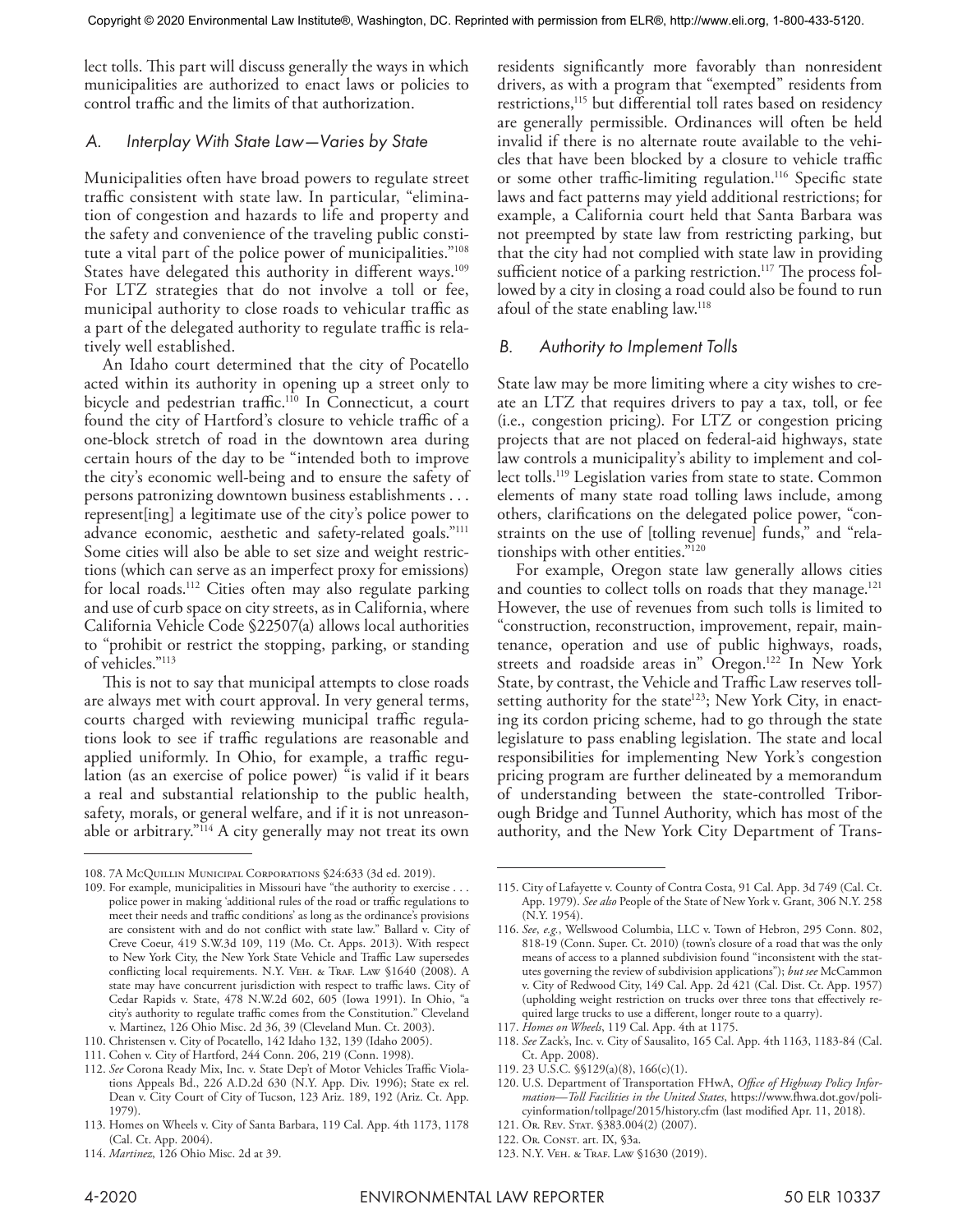portation.124 Washington State takes a different approach, with state law authorizing the creation of "transportation benefit districts" that have the authority "to charge vehicles tolls within the boundaries of the district" so long as such tolls are approved by "a majority of the votes in the district voting on a proposition at a general or special election."125 The Seattle Transportation Benefit District was established under this authorizing law in 2010.<sup>126</sup>

The restriction in Oregon (and other states, such as North Carolina<sup>127</sup> and Washington<sup>128</sup>) on use of tolling revenues is important. A range of policymakers recommend that congestion pricing policies be paired with investments in transit, bicycle, and pedestrian improvements, which can help further reduce vehicle emissions and mitigate equity concerns stemming from increased commuting costs for low- and middle-income communities.<sup>129</sup> Ideally, these could be funded by the revenues from congestion tolling. In jurisdictions where use of tolling revenues is restricted, policymakers should seek other ways to fund these types of improvements, and should, if possible, avoid using such funding to increase vehicle capacity on the tolled or other roads, which could lead to an increase in VMT.130 There's a credible argument that bicycle, pedestrian, and busway improvements could fall within the permissible scope of "highways, roads, streets and roadside areas."

## **IV. Privacy**

LTZs can give rise to significant privacy concerns where they monitor vehicles via camera or collect payment through some form of in-car technology, as many congestion pricing programs do. There are three broad, potentially complementary ways in which privacy and data security are implicated in monitoring vehicles in connection with LTZ boundaries and collecting payments for congestion pricing systems: (1) Cameras are often used to monitor both tolled arterial roads and the boundaries of cordon zones, and to identify by license plate vehicles that do not have an on-board payment mechanism (a system known as automatic license plate readers or ALPRs). Such license plate information might, subject to applicable law, be stored in databases and shared with other parties.<sup>131</sup> (2) On-board payment mechanisms must have some way to track when the vehicle crosses the cordon or toll point, and, for areawide charges, must be able to track the mileage of the vehicle within the zone. (3) A municipality may also

129. *See*, *e.g.*, Cohen & Hoffman, *supra* note 4.

collect data from for-hire vehicle companies to "improve assessment of impacts on VMT, GHG emissions, and transit, to adopt policies . . . that lower subsidies for driving and send price signals that better reflect the cost of driving to help reduce emissions."<sup>132</sup> Data privacy is a rapidly evolving area, as experts and policymakers are continually assessing new risks and responses.<sup>133</sup>

#### *A. ALPRs*

A patchwork of state laws governs traffic cameras. States with few or no toll roads may not have considered whether to allow toll enforcement cameras. Moreover, several states have enacted laws that govern the data collected by ALPRs.134 Such laws restrict who may access ALPR data and for what purpose, and specify the maximum amount of time such data may be stored before it is required to be destroyed. Privacy advocates and others have raised concerns that ALPR cameras can be used to track the movements of individuals, and that records from these cameras have "been used and criticized for their use in tracking immigrants, welfare recipients, Muslims, as well as used in divorce courts."135 The American Civil Liberties Union and its state counterparts, in particular, have sought to highlight these concerns.<sup>136</sup>

In *Neal v. Fairfax County Police Department*, the Virginia Supreme Court held that "the pictures and data associated with each license plate number constitute 'personal information' as defined by" Virginia state law.137 The court

<sup>124.</sup> *See* Michael B. Gerrard & Edward McTiernan, *New York's New Congestion Pricing Law*, N.Y. L.J., May 8, 2019, https://www.law.com/ newyorklawjournal/2019/05/08/new-yorks-new-congestion-pricing-law/.

<sup>125.</sup> Seattle Department of Transportation, Seattle Congestion Pricing Study: Phase I Summary Report 27 (2019) (referencing Wash. Rev. CODE §36.73.020 (2010)), *available at* https://www.seattle.gov/Documents/Departments/SDOT/About/SeattleCongestionPricingStudy\_SummaryReport\_20190520.pdf.

<sup>126.</sup> Seattle, Wash., Ordinance 123397 (Sept. 20, 2010).

<sup>127.</sup> N.C. Gen. Stat. §136-89.188 (2018).

<sup>128.</sup> Wash. Rev. Code §47.56.830(3) (2008).

<sup>130.</sup> Pollard, *supra* note 2.

<sup>131.</sup> Robin Chase, *The Technology That Could Transform Congestion Pricing*, CITYLAB, May 8, 2019, https://www.citylab.com/perspective/2019/05/ congestion-pricing-technology-apps-road-tolls-data-privacy/589006/.

<sup>132.</sup> Pollard, *supra* note 2, at 341.

<sup>133.</sup> *See*, *e.g.*, Lauren Feiner, *A Federal Privacy Law Is Starting to Crystallize, but Democrats and Republicans Can't Agree on How to Do It*, CNBC, Dec. 4, 2019, https://www.cnbc.com/2019/12/04/a-federal-privacy-law-is-startingto-crystallize-senators-remain-divided-over-details.html; Allison Grande, *Wash. Could Be Next to Enact Consumer Data Privacy Law*, Law360, Jan. 13, 2020, https://www.law360.com/articles/1233674/wash-could-be-nextto-enact-consumer-data-privacy-law.

<sup>134.</sup> See, e.g., ARK. CODE §§12-12-1801 to -1808 (2013); CAL. VEH. CODE §2413 (2011) and Cal. Civ. Code §§1798.29 (2020), 1798.90.5 (2016); COLO. REV. STAT. §24-72-113 (2014); FLA. STAT. §316.0777 (2019); Ga. Code §35-1-22 (2018); Me. Rev. Stat. Ann. tit. 29-A, §2117-A(2) (2019); Md. Code Ann., Pub. Safety §3-509 (2019); Minn. Stat. §§13.82, 13.824, 626.8472 (2015); MONT. CODE ANN. §§46-5-117 to -119 (2017); Neb. Rev. Stat. §§60-3201 to -3209 (2018); N.H. Rev. Stat. Ann. §§261.75-b (2016), 236.130 (2014); N.C. Gen. Stat. §§20-183.30 to .32 (2015); TENN. CODE §55-10-302 (2014); UTAH CODE ANN. §§41-6a-2001 to -2005 (2018); Vt. Stat. Ann. tit. 23, §§1607, 1608 (2018). Aggregated by *Automated License Plate Readers: State Statutes*, Nat'l Conf. St. Legislatures, Mar. 15, 2019, http://www.ncsl.org/research/telecommunications-and-information-technology/state-statutes-regulating-the-useof-automated-license-plate-readers-alpr-or-alpr-data.aspx.

<sup>135.</sup> Chase, *supra* note 131 (citing Tanvi Misra, *When Transit Agencies Spy on Riders*, CityLab, Sept. 18, 2018, https://www.citylab.com/equity/2018/09/ when-your-transit-agency-is-found-tracking-you/570292/); Sidney Fussell, *California Officials Admit to Using License Plate Readers to Monitor Welfare Recipients*, Gizmodo, Aug. 13, 2018, https://gizmodo.com/california-officials-admit-to-using-license-plate-reade-1828313821; Paul Lewis, *CCTV Aimed at Muslim Areas in Birmingham to Be Dismantled*, Guardian, Oct. 25, 2010, https://www.theguardian.com/uk/2010/oct/25/birminghamcctv-muslim-areas-surveillance; Chris Newmarker, *E-ZPass Records Out Cheaters in Divorce Court*, NBCNews.com, Aug. 10, 2017, http://www. nbcnews.com/id/20216302/ns/technology\_and\_science-tech\_and\_gadgets/ t/e-zpass-records-out-cheaters-divorce-court/#.XdapuVdKiUk.

<sup>136.</sup> *See* American Civil Liberties Union, *Automatic License Plate Readers Search Results Page*, https://www.aclu.org/search/%20?f%5b0%5d=field\_issues%3 A106&f%5b1%5d=type%3Ablog (last visited Feb. 14, 2020).

<sup>137.</sup> 295 Va. 334, 346 (Va. 2018).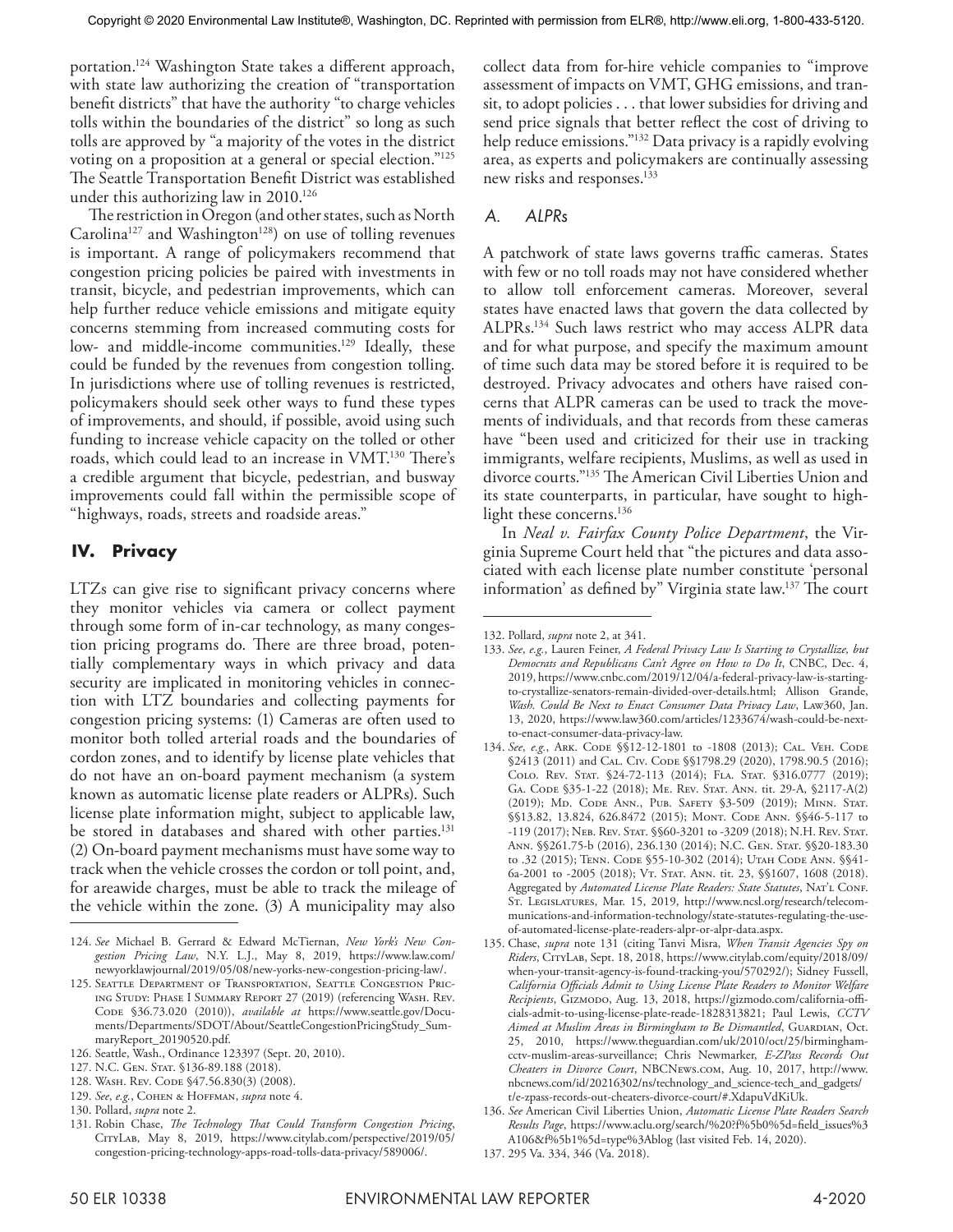remanded *Neal* to the trial court, which determined that the police department's "passive use" practices with respect to ALPR data was in violation of Virginia's Government Data Collection and Dissemination Practices Act.138 In another case—one related to disclosure of information rather than permissibility of using ALPR data—a New York court ruled that ALPR data relating to a person or license plate should not be disclosed to a third party, because while one "read" of a license plate did not implicate a person's privacy interests, the "accumulated data [of many reads] can create a non-contextual 'mosaic' which is essentially a highresolution image of an individual, defined by his or her vehicle's randomly recorded movements and locations."139

In addition to laws relating to ALPR data specifically, more general state data privacy laws may limit how long and for what purpose private data can be kept, used, or shared. Among the most comprehensive state data privacy laws is California's Consumer Privacy Act, which went into effect in January 2020 and which specifies a variety of protections for the handling of private data.<sup>140</sup> Other states are following suit with data privacy protections as well; the particulars vary from state to state and practitioners should pay careful attention to state data privacy requirements as they become law. Any retention of license plate data relating to toll or congestion fee enforcement will need to comply with these laws.

Privacy considerations around on-board payment mechanisms are relatively more settled, though they can present risk. Toll-monitoring transponders, such as those used in systems such as E-ZPass (eastern and midwestern United States), I-PASS (Illinois), SunPass (Florida), and NTTA (Texas) have long been accepted as appropriate for efficient and cost-effective road tolling systems. As the FHwA noted:

Tolling agencies have devised a method to protect the public's privacy by linking the transponder and the driver's personal information with a generic, internal account number that does not reveal the driver's identity and is not disclosed to other organizations. Also, a motorist can open an anonymous account if he or she so chooses.<sup>141</sup>

Still, cities will need to make sure that contractors can handle compliance with state privacy laws and can protect themselves from breach.

## *B. Areawide Charges*

While best practices around these basic transponders are well established, systems to measure areawide charges (which are per-mile fees within a cordon zone) require more user information and therefore could give rise to additional privacy concerns, particularly where they use global positioning satellite  $(GPS)$  tracking in real time.<sup>142</sup> In addition to state requirements, federal funding programs for piloting road user charges require the applicable technologies to protect user privacy.<sup>143</sup> Some have proposed employing private companies to manage such data via a transponder or smartphone application, allowing the mileage and payment data to be transmitted in encrypted format without sharing where the car has been.

Washington State recently piloted a road user charge system; a task force studying the pilot made recommendations to protect user privacy including offering a range of mileage reporting options, from those that required no GPS data (which were more protective of privacy but billed drivers for miles driven outside of the state) and those that relied on GPS trackers (which were less protective of privacy but more convenient and did not bill users for miles driven out of state).<sup>144</sup> These approaches to location and payment privacy could be used for cordon or areawide charges as well. Other recommendations to come out of Washington's pilot program were for Washington to update its list of statutory exemptions to its public records disclosure law145 so that mileage data is considered private information,146 and the adoption of a model privacy policy for road usage charging.<sup>147</sup>

California,<sup>148</sup> Colorado,<sup>149</sup> and Oregon<sup>150</sup> also piloted road user charges as a replacement for gasoline taxes, and similarly grappled with the tension between ease of mileage reporting and user privacy.<sup>151</sup> (As in Washington, these

- 143. Fixing America's Surface Transportation Act, Pub. L. No. 114-94, §6020(d) (1)(B), 129 Stat. 1582 (2015).
- 144. Washington State Road Usage Charge Steering Committee, Steering Committee Report for the WA RUC Pilot Project 22 (2019), *available at* https://waroadusagecharge.org/wp-content/uploads/2019/10/ WA-RUC\_Final-Report.pdf.
- 145. Wash. Rev. Code §42.56.010(3) (2017).
- 146. Washington State Road Usage Charge Steering Committee, *supra* note 144, at 125-26.
- 147. *Id*. at 126-27 and app. A-6, at 33, *available at* https://waroadusagecharge.org/ wp-content/uploads/2019/11/WA-RUC-SC-Report-Appendices2019\_10\_ COMPILED.pdf.
- 148. California State Transportation Agency & Caltrans, California Road Charge Pilot Program: Summary Report (2017) (authorized by Cal. S.B. 1077), *available at* https://dot.ca.gov/-/media/dot-media/district-12/documents/summary-a11y.pdf.
- 149. Colorado Department of Transportation, Colorado Road Usage Program Final Report (2017) (No. CDOT-2017-11), *available at* https:// www.codot.gov/programs/ruc/programs/ruc/documents/rucpp-final-report.
- 150. Oregon Department of Transportation, Oregon's Road Usage Charge: The OReGO Program Final Report (2017) (authorized by Or. H.B. 2017), *available at* https://www.oregon.gov/ODOT/Programs/RUF/ IP-Road%20Usage%20Evaluation%20Book%20WEB\_4-26.pdf.
- 151. Road Use Charges (RUC): News From the States, NAT'L CONF. ST. LEGISlatures, Apr. 24, 2018, http://www.ncsl.org/research/transportation/roaduse-charges.aspx.

<sup>138.</sup> Va. CODE §§2.2-3800 et seq. (2018).

<sup>139.</sup> Gannett Co., Inc. v. County of Monroe, 47 Misc. 3d 898, 905 (N.Y. Sup. Ct. 2015). There is also significant case law relating to whether, and in what circumstances, use of ALPR data may constitute a Fourth Amendment search under the Constitution and pertaining to other questions about the use of such data. This line of inquiry is omitted here, as it does not directly relate to developing LTZ or congestion pricing policies.

<sup>140.</sup> A.B. 375, 2017-2018 Leg. (Cal. 2018).

<sup>141.</sup> FHwA, U.S. Department of Transportation, Congestion Pricing: A Primer 9 (2006), *available at* https://ops.fhwa.dot.gov/publications/congestionpricing/congestionpricing.pdf.

<sup>142.</sup> *See*, *e.g.*, Benjamin K. Orr & Alice M. Rivlin, Brookings, Road-Use Pricing: How Would You Like to Spend Less Time in Traffic? (2009), *available at* https://www.brookings.edu/wp-content/uploads/2012/04/0625\_transportation\_rivlin.pdf.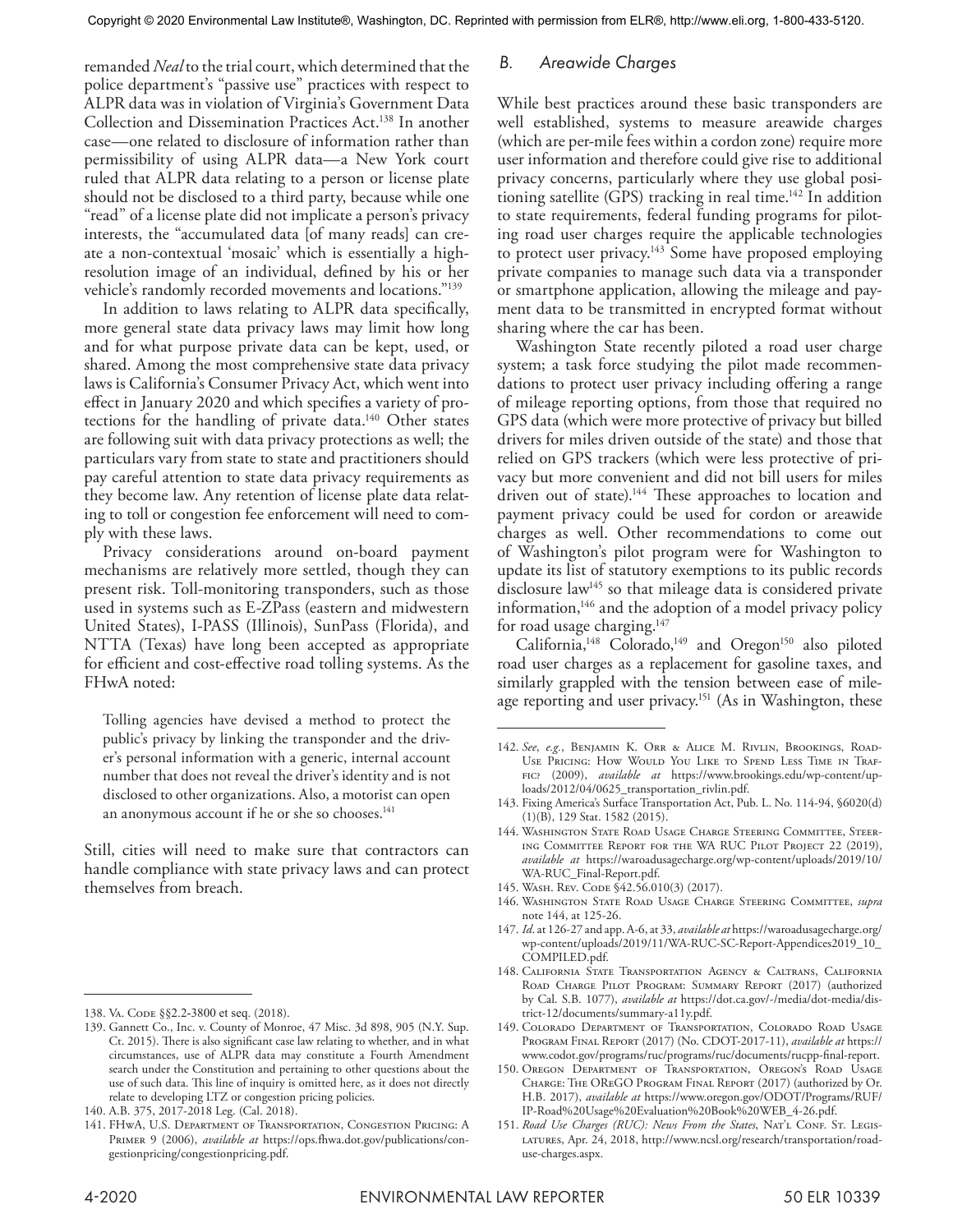pilots assessed the use of road user charging to replace gasoline taxes, but the privacy considerations are the same as they would be for an areawide charge or other mileage-based fee or toll.) In particular, the Colorado study noted, after review of several other road pricing pilots and studies, that

one effective way to address privacy concerns is to allow users to select the mileage reporting option they are most comfortable with. Those with significant privacy concerns can select a low-technology mileage reporting option such as odometer reporting, while those that are more comfortable with technology can select the GPS enabled mileage option.<sup>152</sup>

With any approach, municipalities should pay close attention to legal requirements relating to user data and its management, regardless of whether the data are handled by a private or governmental entity. A breach of data security could give rise to significant legal claims even where such requirements are closely followed.

## *C. For-Hire Vehicle Data*

Municipalities ask for-hire vehicle companies (also referred to as transportation network companies or TNCs) to provide trip data for a variety of reasons, including so the municipality can better assess TNC activity in a cordon zone (this last form of data is relevant where cities have implemented or are considering implementing fleet pricing for for-hire vehicles within a cordon zone, as New York City and Chicago have done). In collecting any type of personal or user data from TNCs, cities should take care to comply with federal, state, and local data security requirements. Moreover, even where data collection policies have been appropriately crafted, for-hire vehicle companies may claim that they are not required to turn over such data or may file suit against the municipality in an attempt to prevent disclosure of the information.<sup>153</sup> Whether a municipality succeeds on the merits of such a suit would depend on applicable facts and law, but municipalities may wish to consider the risks of this type of litigation with for-hire vehicle companies in developing data disclosure policies.

## **V. The Litigation Grab Bag**

Of course, a city's authority to regulate traffic does not preclude potential litigation aimed at preventing implementation of changes to traffic patterns. Affected neighbors or others may look for legal hooks upon which to challenge proposed changes to on-street traffic. Several of the cases discussed herein began as complaints by residents or drivers concerned about impacts to their ability to drive or about increased or decreased traffic near their homes or businesses.154 In many of these cases, the law allowing municipalities to set traffic patterns is fairly well settled, but cities and towns looking to close roads or limit traffic should be sure to craft their policies to avoid federal preemption and comply with state enabling laws in order to minimize the burden of fending off any legal attacks. Other legal issues that may arise in litigation include:

- **• Takings**. There are an extensive number of cases considering the question of whether road closures constitute compensable takings; a discussion of that case law and survey of the outcomes are beyond the scope of this Article, but cities should take care to avoid any such result.
- **• Environmental review statutes**. Block associations and residents surrounding 14th Street in Manhattan joined together to challenge the 14th Street Busway, which prohibits most uses of private cars in favor of priority bus lanes. These neighboring block associations and residents alleged that the review process required by state and local environmental review statutes had been insufficient (while the case remains open, no court has determined this to be the case).<sup>155</sup> Implementation of the busway, which had been scheduled to open in July 2019, was enjoined by the courts twice before finally going into effect.
- **• Fleet pricing (i.e., a surcharge on taxi and other for-hire vehicle rides)**. A group of taxicab owners, operators, and fleet managers brought suit against New York State and the New York City Taxi & Limousine Commission in connection with a surcharge on for-hire vehicle rides in much of Manhattan, alleging violations of substantive due process under both the U.S. and New York State Constitutions and the Equal Protection Clause of the U.S. Constitution, among other allegations.<sup>156</sup> The court rejected petitioners' claims.<sup>157</sup> A one-month stay during the pending litigation cost the state an estimated \$1 million per day, money that would have gone to fund public transit.<sup>158</sup>

<sup>152.</sup> Colorado Department of Transportation, *supra* note 149, at 18.

<sup>153.</sup> *See*, *e.g.*, City & County of San Francisco v. Uber Techs., Inc., 36 Cal. App. 5th 66, 76 (Cal. Ct. App. 2019); Lyft, Inc. v. City of Seattle, 190 Wash. 2d 769 (Wash. 2018); Rasier, LLC v. New Orleans, 222 So. 3d 806, 813 (La. Ct. App. 2017); City of Columbus v. Lyft, Inc., 22 N.E.3d 304 (Franklin County Mun. Ct. 2014); Carniol v. N.Y. City Taxi & Limousine Comm'n, 42 Misc. 3d 199, 209 (N.Y. Sup. Ct. 2013).

<sup>154.</sup> *See*, *e.g.*, Christensen v. City of Pocatello, 142 Idaho 132 (Idaho 2005).

<sup>155.</sup> Council of Chelsea Block Ass'ns v. City of N.Y. Dep't of Transp., No. 156153/19 (N.Y. Sup. Ct. June 20, 2019); 14th St. Coalition v. City of N.Y. Dep't of Transp., No. 159030/18 (N.Y. Sup. Ct. Sept. 28, 2018).

<sup>156.</sup> Memorandum of Law in Further Support of Order to Show Cause Seeking Preliminary Injunction, Taxifleet Mgmt. LLC v. State, No. 161920/18 (N.Y. Sup. Ct. Jan. 16, 2019).

<sup>157.</sup> Decision/Judgment at 10, Taxifleet Mgmt. LLC v. State, No. 161920/18 (N.Y. Sup. Ct. June 25, 2019).

<sup>158.</sup> Respondent State of N.Y.'s Memorandum of Law in Opposition to Petitioner's Motion for Preliminary Injunction and in Support of the State's Cross-Motion to Dismiss the Verified Petition at 2, Taxifleet Mgmt. LLC v. State, No. 161920/18 (N.Y. Sup. Ct.).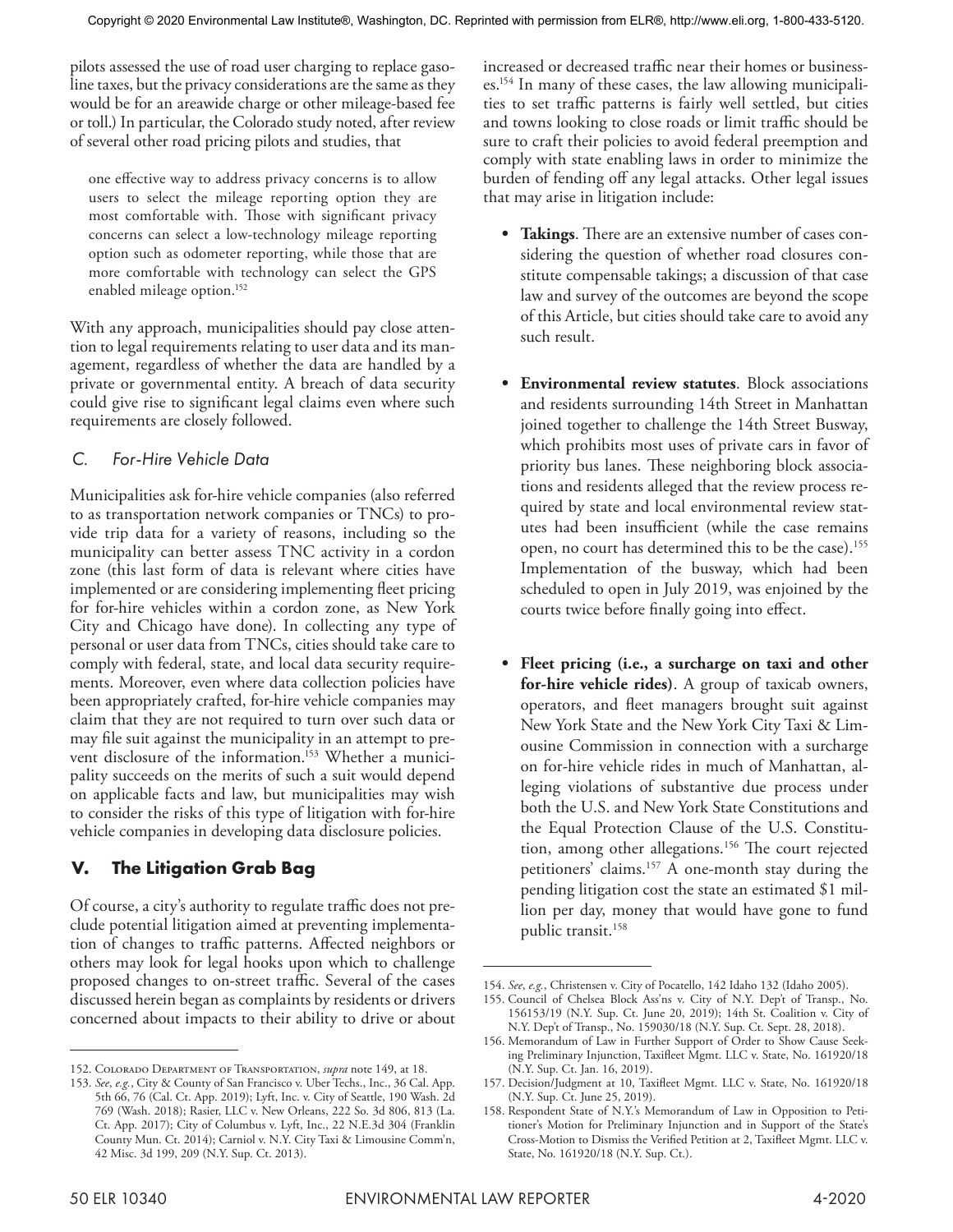## **VI. Considerations in Crafting LTZ Laws and Policies**

In crafting LTZ policies, cities will need to consider federal preemption and comportment with federal and state law, as well as the particular privacy concerns inherent to LTZ and congestion pricing programs. LTZ laws and policies that take into account the legal issues identified above are those that:

- Do not set any form of "standard relating to the control of emissions from new motor vehicles or new motor vehicle engines," or "fuel economy standards or average fuel economy standards for automobiles" to avoid preemption under CAA §209(a) or EPCA §32919(a), respectively. Note that reference to low emissions automobile technologies, such as hybrids or electric vehicles, may be considered proxies for fuel economy standards, per *Metropolitan Taxicab II*. In this respect, bans or fees on *all* vehicle traffic, or all vehicle traffic other than public transport and/or commercial deliveries, may be less likely to be preempted than those that ban or set a toll for only some traffic based on emissions or fuel economy, or a proxy thereof.
	- o Where referencing emissions or fuel economy standards, or distinguishing between internal combustion engine and low emissions vehicle technologies, provide incentives for using low emissions technology rather than mandating their use. Note that incentives should not be "so coercive as to indirectly [constitute a] mandate."159 Incentives might include access to priority lanes, parking, charging, or loading zones.
	- o In the congestion or road pricing context, the courts have not yet weighed in on toll, fee, or pricing differentials set according to emissions or fuel economy standards. It is therefore not clear what, if any, pricing differential would be considered by a court to be an incentive as opposed to a *de facto* mandate.
- Set in-use restrictions for vehicles, which are permitted by CAA §209(d) and which can have a variety of benefits, including limiting traffic or speeding up slow-moving traffic, improving public safety, and limiting emissions. Such in-use restrictions might include the "carpool lanes, restrictions on car use in downtown areas, and programs to control extended

idling of vehicles" identified in *Association of Taxicab Operators II*, as well as parking, stopping, and standing rules and use of curbside space. In particular, 23 U.S.C. §166 provides explicitly for certain alternative fuel vehicles to be granted access to HOV lanes on federal-aid highways.<sup>160</sup>

- Avoid regulating the "price, route, or service of any motor carrier" in a way that would invite preemption concerns under the FAAAA. Size or weight restrictions on vehicles (which can serve as an imperfect proxy for vehicle emissions) and programs setting truck routes are generally not preempted by the FAAAA.161
- Consider carefully the contours of the dormant Commerce Clause. Laws or policies that are discriminatory or that favor drivers from one state over another will invite state law and Commerce Clause scrutiny, though cities retain some authority to enact laws aimed at improving safety or reducing congestion, even if they have some impact on interstate commerce.
- Emphasize the local benefits that are appropriate exercises of the municipal police power, which include traffic reduction, public health and safety, and aesthetic and economic concerns, rather than the GHG emission reductions attributable to vehicles. Naming LTZs or LTZ policies with reference to these benefits may also be helpful, though not controlling, in avoiding federal scrutiny. (Examples include "low traffic zone," "congestion zone," "pedestrian zone," "busway," or other phrasing that emphasizes benefits to the flow of traffic or pedestrian and bicyclist safety.)
- Leverage the city's role as a market participant, which acts as an exception to both the Commerce Clause and preemption under federal statutes. A city is permitted to favor low emissions technology where it is procuring goods or services for itself.
- Where assessing a congestion price or other toll or fee, are appropriately authorized by applicable federal and state tolling laws. Federal law places significant restrictions on tolling on federal-aid highways, but the FHwA and the federal VPPP may also offer useful assistance and latitude for LTZ pricing strategies. State enabling laws vary and may require municipalities to work with the state-level government in enacting a congestion pricing regime. Close attention should also be paid to the allowable uses of tolling revenues.

<sup>159.</sup> Association of Taxicab Operators II, 720 F.3d 534, 541, 43 ELR 20137 (5th Cir. 2013).

<sup>160.</sup> 23 U.S.C. §166(b)(5)(A). 161. 49 U.S.C. §14501(a)(2).